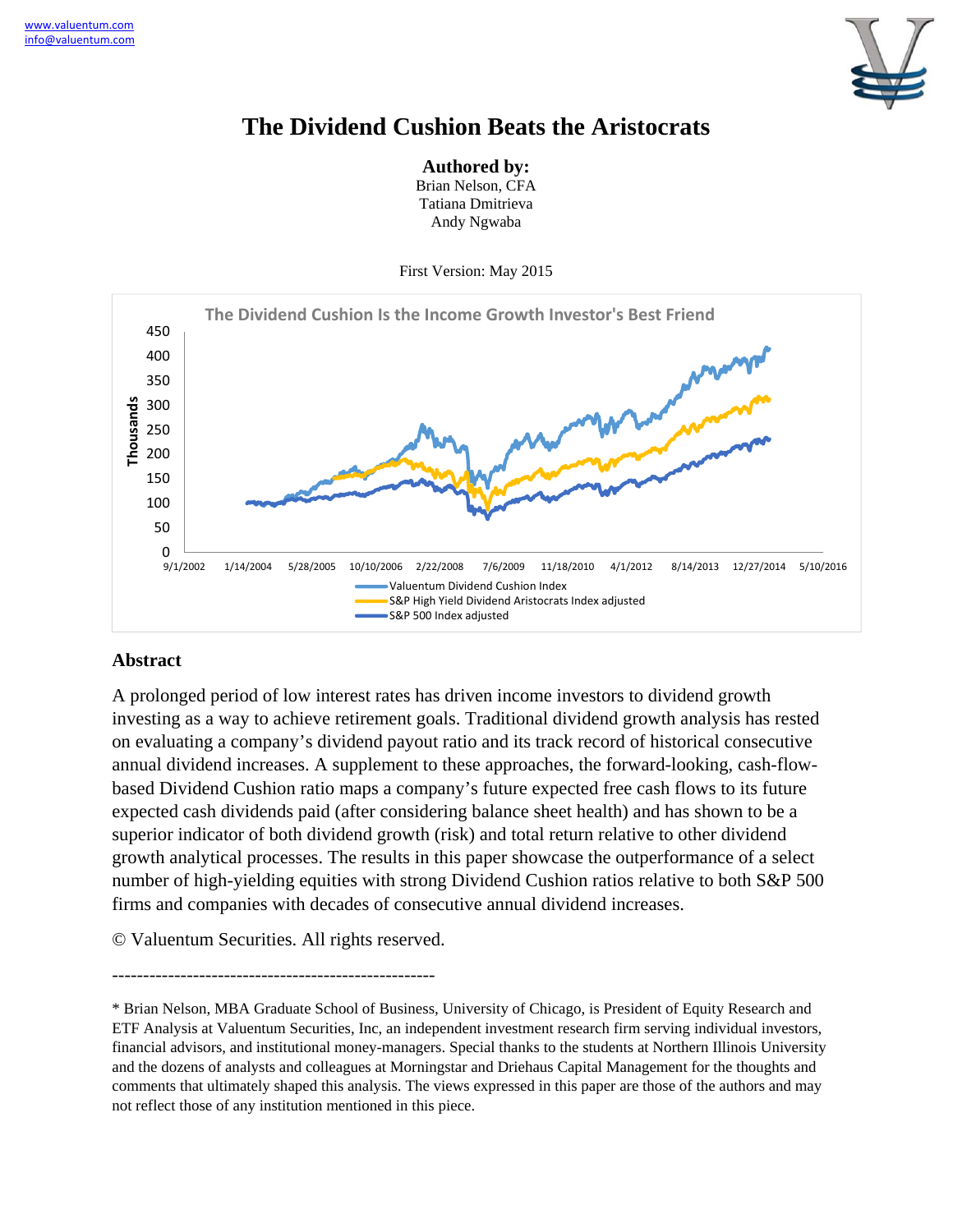#### **I. Introduction**

#### **A. Overview**

Traditional dividend growth analysis has centered on evaluating a company's dividend payout ratio and its historical track record of consecutive annual dividend increases. As a comprehensive cash-flow-based dividend coverage ratio that also considers the health of a company's balance sheet, the newly-developed Valuentum Dividend Cushion ratio [see Appendix] offers a supplemental way to evaluate the future growth potential of a firm's dividend. A Dividend Cushion ratio significantly above 1 indicates material coverage of future dividend payments with expected financial resources, while a ratio materially below 1 indicates heightened long-term risk related to the sustainability of the dividend.

The Dividend Cushion ratio focuses on mapping a company's future expected free cash flows to its future expected cash dividends paid and considers the balance-sheet net cash or net debt position of the firm. The measure is a comprehensive assessment of dividend safety relative to the widely-used dividend payout ratio, which compares a company's accounting earnings per share to that of its dividends per share in any given year. Accounting measures are impacted by accrual items and may not be an accurate representation of a company's ability to pay out cash dividends to shareholders.

A simple glance, for example, at Cliffs Natural Resources' (CLF) adjusted dividend payout ratio in 2012 of 72.5% (annual dividend payout of \$2.50 per share divided by adjusted earnings per share of \$3.45) suggested the dividend was safe for the current year. However, the firm's Dividend Cushion ratio of 0.6 signaled a material risk to the sustainability of the dividend, and Cliffs followed through with a cut in the beginning of 2013. Such an adverse event happened again at the firm in 2015, while Cliffs posted a Dividend Cushion ratio of -5.2 (negative 5.2).

In assessing dividend growth, the historical track record of consecutive annual dividend increases reveals the *willingness* of management to keep raising the dividend. The forward-looking, cash-flow-based Dividend Cushion ratio reveals the *capacity* of a company to keep raising the dividend. For a company to achieve fantastic dividend growth in the future, both capacity and willingness must be present. Traditional indices such as the S&P High Yield Dividend Aristocrats Index (SDY) only consider constituents that have followed a policy of consistently increasing dividends each year. The cash flow capacity for future dividend increases is not a core consideration in widely-available indices, but we think it is a paramount one.

As a result, we have constructed the Valuentum Dividend Cushion Index to monitor the performance of a basket of high-yielding equities with the strongest Dividend Cushion ratios. The index represents a collection of equities with substantial excess capacity for future dividend increases, regardless of their historical dividend track records.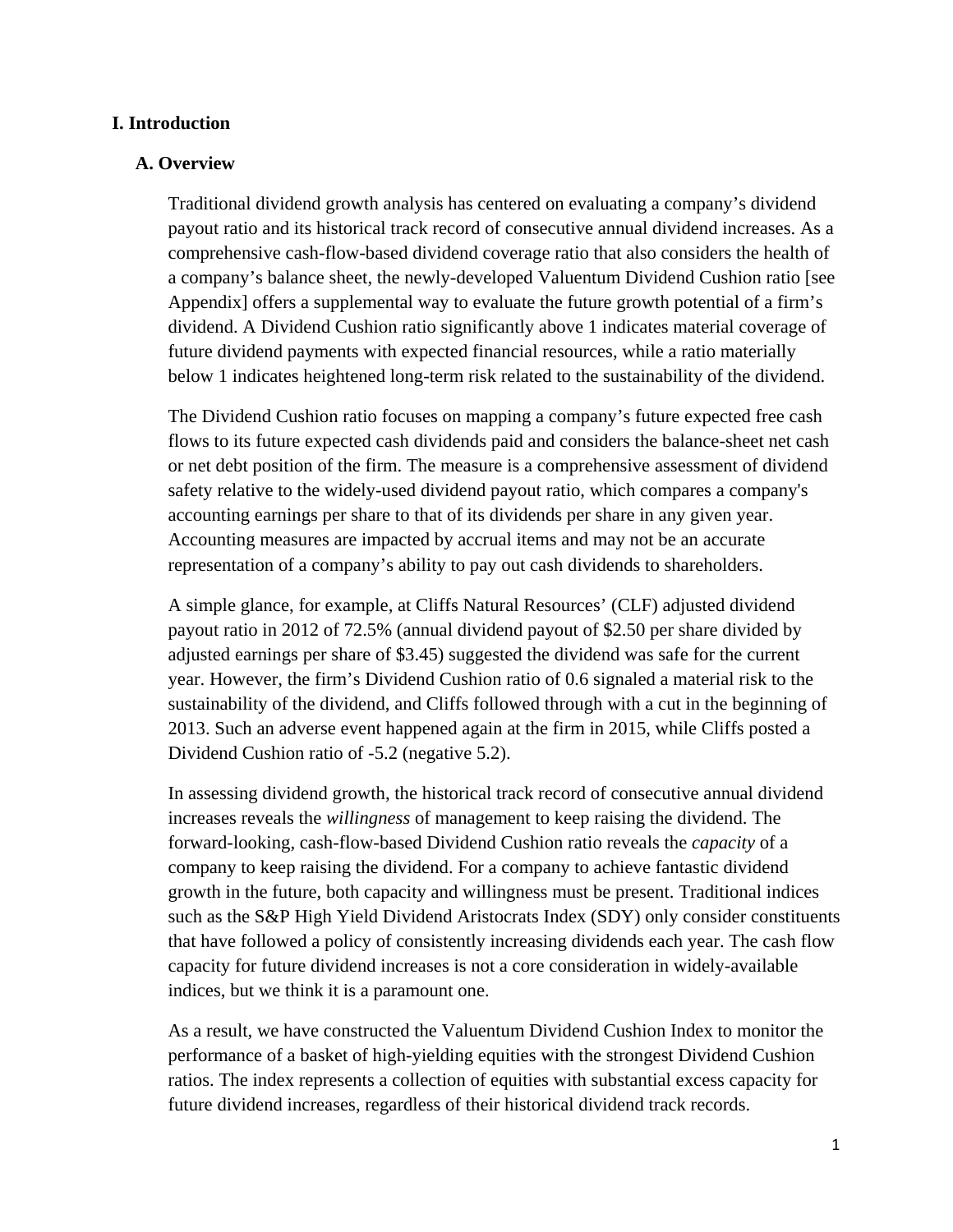#### **B. Methodology**

#### **1. How the Dividend Cushion Ratio Is Calculated**

Unlike the dividend payout ratio, the Dividend Cushion ratio considers the balance sheet health of a company. In doing so, it acknowledges the scenario where companies can access the balance sheet to support the dividend when near-term operating (free) cash flow shortfalls are present.

All else equal, a firm with billions of net cash on the balance sheet is better positioned to keep paying a dividend than a firm with billions of net debt on the balance sheet. More cash on the books relative to debt reveals significantly more financial flexibility. The dividend payout ratio ignores this important concept, while the Dividend Cushion ratio embraces it.

A raw, unadjusted Dividend Cushion ratio, as that applied in the analysis in this paper, does not consider the potential for future debt or equity issuance as a source of cash. Because the capital markets are least accessible at times of most need, the Dividend Cushion ratio therefore captures the magnitude of firm's refinancing risk, a source of uncertainty related to the sustainability of the dividend. Adjusted Dividend Cushion ratios for non-corporate entities such as master limited partnerships (MLPs) and real estate investment trusts (REITs) are made available, but the definitions are beyond the scope of this piece.

The Dividend Cushion ratio is derived directly from line items on a company's financial statements. Balance sheet items are recorded from the last fiscal year end, while the Valuentum Team's future expectations of a company's free cash flow and dividend growth within the discounted cash flow valuation process are used in the analysis. Because forecasts are analyst-driven and based on the research of the Valuentum Team, the Dividend Cushion ratio cannot be replicated using widely-available historical or forecasted data. The financial equation to calculate a firm's Dividend Cushion ratio is as follows:

$$
\sum_{t=1}^{5} [A(t) - B(t)] + C(0) - D(0)
$$

 $\mathcal{L}_\text{max}$  , and the contract of the contract of the contract of the contract of the contract of the contract of the contract of the contract of the contract of the contract of the contract of the contract of the contr



*where:* 

 $A =$  cash flow from operations (from the operating section of the cash flow statement),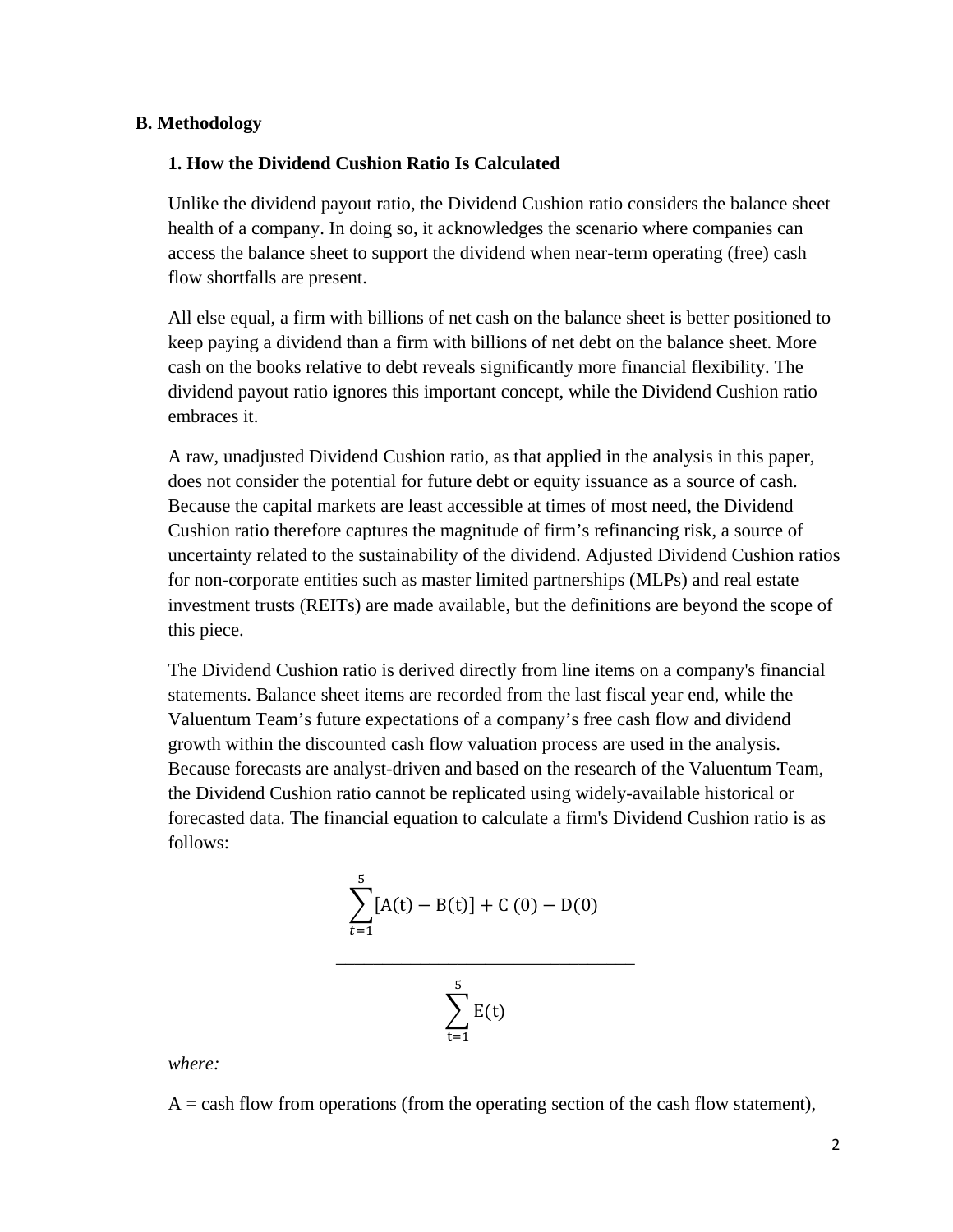$B =$  capital expenditures or additions to property plant and equipment (from the investing section of the cash flow statement),

 $C =$  cash and cash equivalents (from the balance sheet),

 $D = long-term debt** (from the balance sheet), and$ 

 $E =$  cash dividends paid (from the financing section of the cash flow statement).

A(t) is generally a positive number,

 $B(t)$  is a positive number,

The difference  $C(0)$  -  $D(0)$  could be negative or positive,

 $E(t)$  is a positive number.

Scale: Above 2.75 = EXCELLENT,

Between 1.25 and  $2.75 = GOOD^*$ ,

Between 0.5 and  $1.25 = POOR^*$ ,

Below  $0.5 = VERY POOR$ .

\* The Valuentum Team may assign a qualitative rating of either GOOD or POOR depending on a variety of factors for companies bordering the GOOD/POOR breakpoints.

\*\* The Dividend Cushion ratio does not penalize companies for their short-term debt position and makes the assumption that the firm will satisfy such near-term obligations without the incidence of default.

Please consider this example that walks through the calculation of the Dividend Cushion ratio for Microsoft (MSFT). Suppose the following data is retrieved from the company's regulatory filings and from the Valuentum Team's forecasts of Microsoft within its discounted cash flow valuation model.

| Cumulative 5-year Forecasted Cash from Operations (CFO)   | \$190,536 |
|-----------------------------------------------------------|-----------|
| Cumulative 5-year Forecasted Capital Expenditures (capex) | \$34,344  |
| Total Cash - Last Fiscal Year                             | \$85,709  |
| Total Long-term Debt - Last Fiscal Year                   | \$20,645  |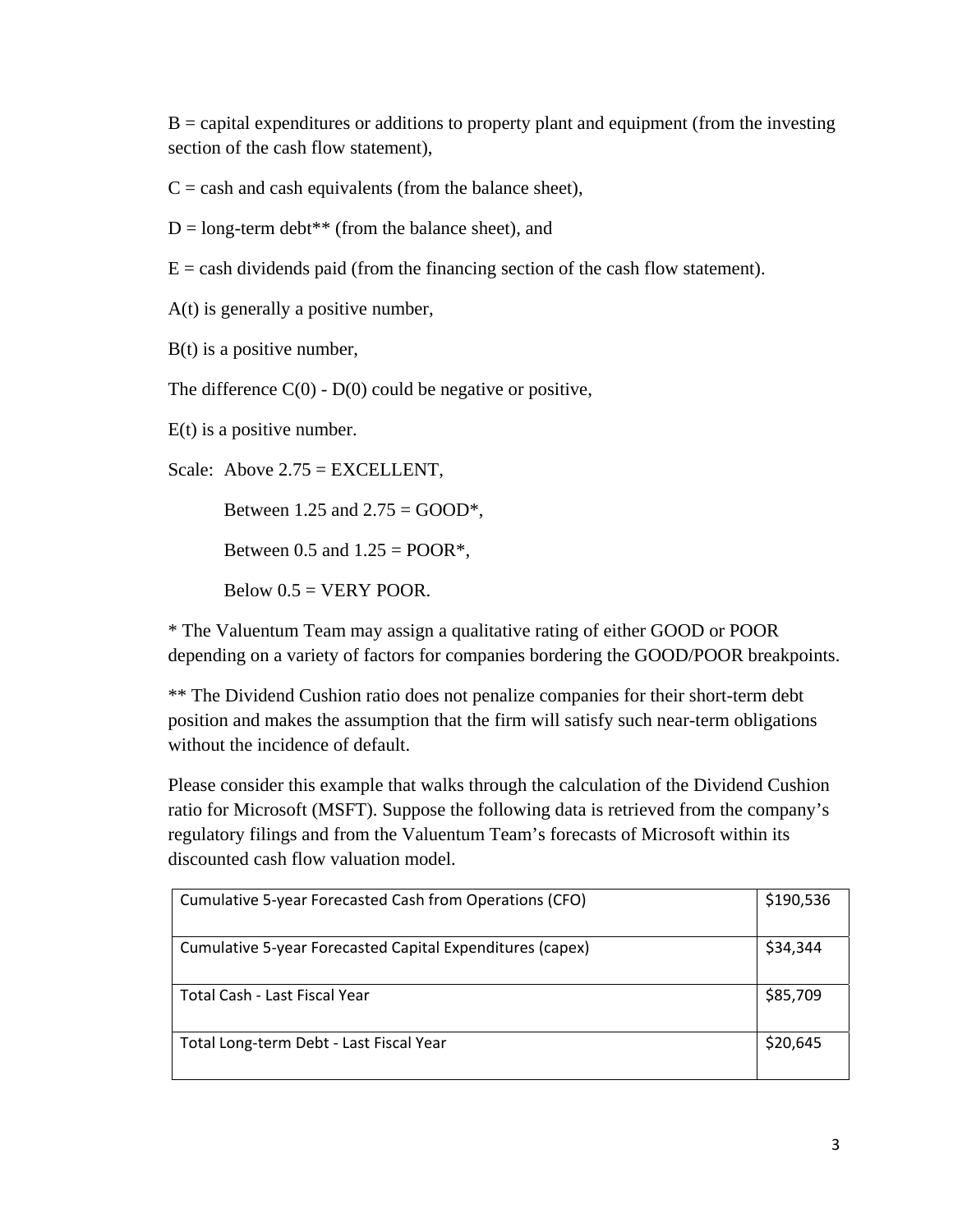First, to derive a company's Cumulative 5-year Forecasted Free Cash Flow, we subtract capex from the Cumulative 5-year Forecasted Cash from Operations, resulting in \$156,192. Second, we calculate net cash (total cash less total long-term debt), which is \$65,064. Third, we sum Cumulative 5-year Forecasted Free Cash Flow and Net Cash, arriving at \$221,256 in this example. Finally, we divide \$221,256 by \$67,015, the latter the cumulative 5-year Forecasted Dividends Paid, to arrive at the Dividend Cushion ratio.

| Cumulative 5-year Forecasted Cash from Operations (CFO)   | \$190,536     |
|-----------------------------------------------------------|---------------|
| Cumulative 5-year Forecasted Capital Expenditures (capex) | $-534,344$    |
| Total Cash - Last Fiscal Year                             | +\$85,709     |
| Total Long-term Debt - Last Fiscal Year                   | $-520,645$    |
| Dividend Cushion Numerator                                | $=$ \$221,256 |
| <b>Dividend Cushion Denominator</b>                       | : \$67,015    |
| Valuentum Dividend Cushion                                | $= 3.30$      |

In this example, Microsoft's Dividend Cushion ratio is  $3.3$  (greater than  $1.25 = \text{good}$ ). The company can cover its growing dividend with expected free cash flow and its net cash position more than 3 times over the measurement period. With respect to this analysis, Microsoft has fantastic dividend growth prospects on the basis of both its cashflow profile and balance sheet.

A rolling 5-year forecast period is applied in the Dividend Cushion analysis for a couple reasons:

a) Many market participants may only focus on a company's operations over the next year or two, and we think a slightly longer horizon is appropriate to highlight unique risks that go unnoticed by investors. Financials over the immediate 5-year forward period can be reasonably estimated without the forecasting error related to longer duration analysis.

b) A time horizon significantly greater than 5 years would deemphasize the importance of the balance sheet in assessing dividend health. By theoretically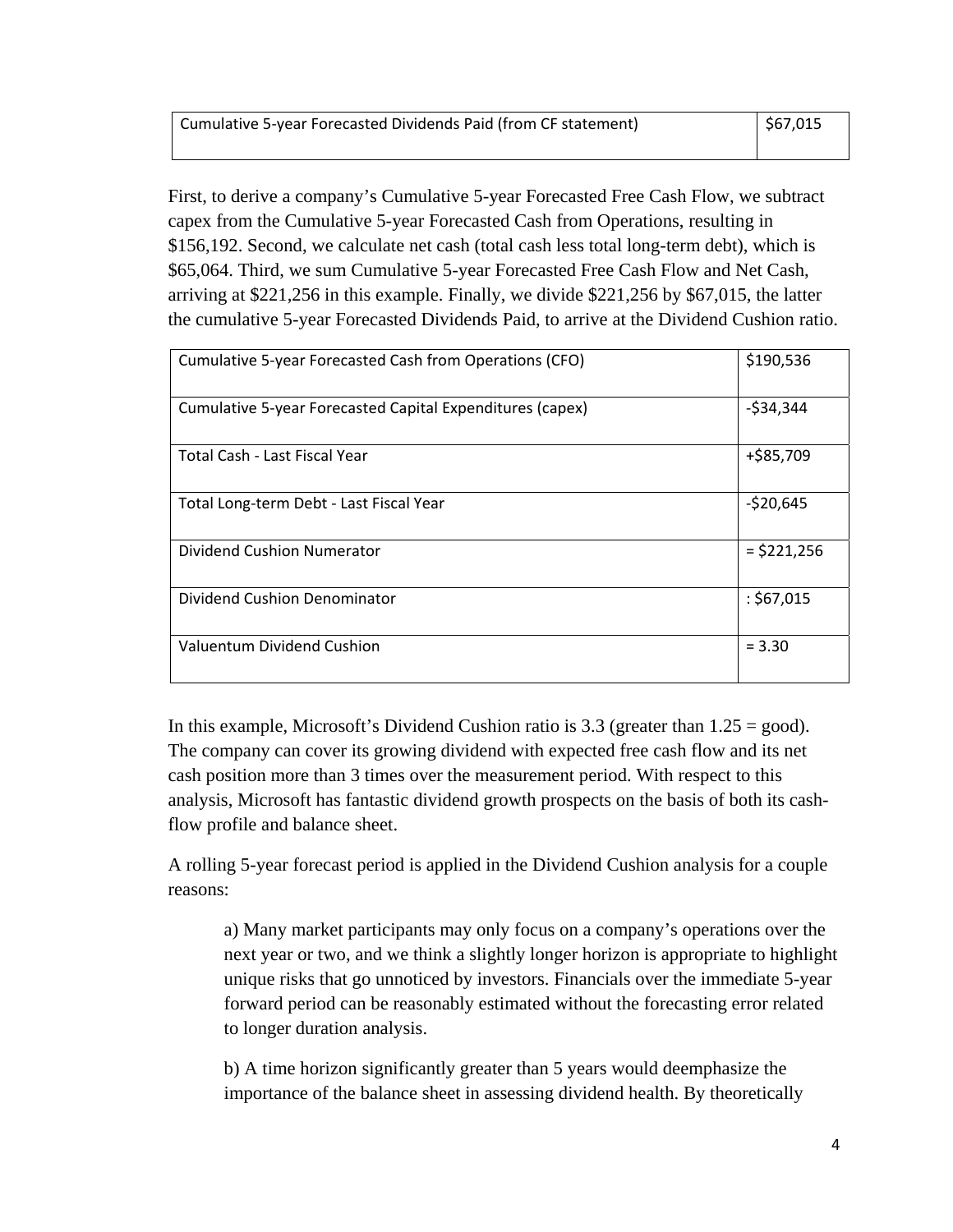"accelerating" debt payments, the Dividend Cushion ratio separates those with excess potential financing capacity, a source of incremental cash, from those with looming balance sheet trouble, which could limit financial flexibility.

#### **2. Division into Sectors**

All companies in our coverage universe are separated into 9 sectors that are derived by the Valuentum Team: Consumer Discretionary, Consumer Staples, Energy, Financials, Health Care, Industrials, Information Technology, Materials, and Telecom Services.

#### **3. Multiplicative Outcome**

The term "Multiplicative Outcome" is unique to Valuentum. It represents the Dividend Yield multiplied by Dividend Cushion ratio and can be calculated for every firm for which both data points are available. We believe that by calculating the product of a company's Dividend Yield and Dividend Cushion ratio, we arrive at an informative ranking measure that considers both current income and dividend growth, respectively.

#### **II. Index Characteristics**

#### **A. Structure of the Valuentum Dividend Cushion Index**

To create the Valuentum Dividend Cushion Index, we select three representative firms from each of the 9 sectors. When all criteria for construction are satisfied, there are 27 companies  $(9*3)$  in the index. If all relevant criteria are not met, we assign as many companies that meet the relevant criteria (up to 3 per sector), even if the number is less than 27. The weights between the firms are distributed equally.

Such a construction process ensures adequate sector diversification in order to focus on the contributions of the Dividend Cushion 'factor.' In a similar spirit, the equal-weighting of each firm within the Valuentum Dividend Cushion Index helps to ensure that performance will not be attributable to just one or two particular holdings and instead will be primarily a result of the Dividend Cushion 'factor.' Other factors such as size, value, earnings growth, and volatility are not criteria for inclusion to the Index.

The construction of the Valuentum Dividend Cushion Index seeks to eliminate confounding factors that may "muddy" the return attributed solely to the Dividend Cushion characteristics of firms held within the Index.

#### **B. Details**

#### **1) Inception Date**

The inception date of the Valuentum Dividend Cushion Index is May 5, 2015. The Index value at inception is 100,000.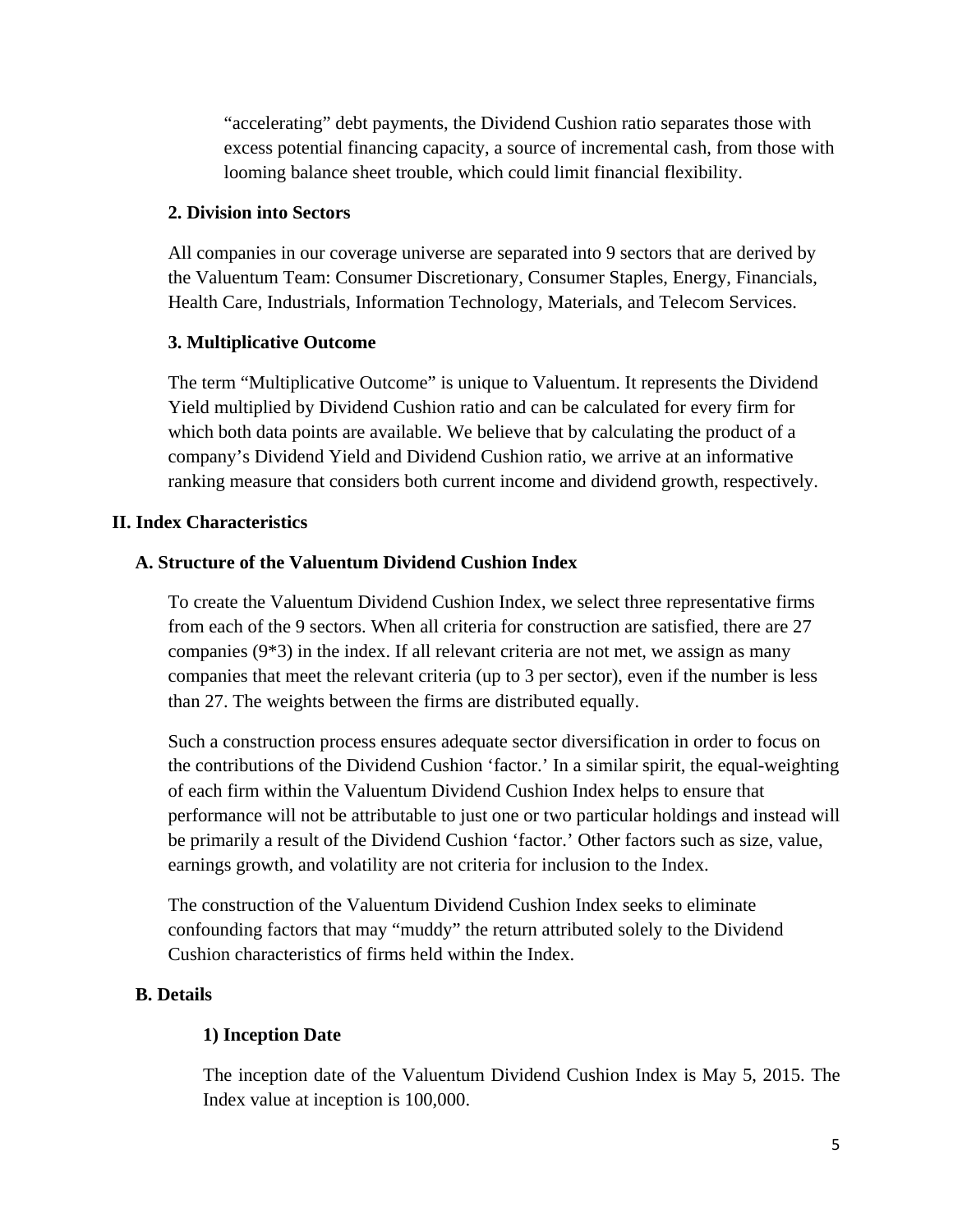#### 2) **Frequency of Calculations**

The Valuentum Dividend Cushion Index values are calculated weekly<sup>1</sup>.

#### **3) Scheduled Reconstitution Date**

The Valuentum Dividend Cushion Index is reconstituted on a quarterly basis on the first trading day of the first month of every quarter. If that day is a holiday, then reconstitution takes place on the day right after. Reconstitution is based on the previous day's closing index values.

# **4) Scheduled Rebalancing Date**

The Valuentum Dividend Cushion Index is reconstituted on a quarterly basis on the first trading day of the first month of every quarter. If that day is a holiday, then reconstitution takes place on the day right after. Rebalancing is based on the previous day's closing index values.

# 5) **Unforeseen Events**

In the case when a constituent no longer meets the criteria for inclusion to the Valuentum Dividend Cushion Index between reconstitution and rebalancing periods, it is deleted from the index and is replaced by the next eligible company in the same sector. The new stock will be assigned the same weight as the stock dropped, as of the effective date.

# **III. Assigning Stocks to the Valuentum Dividend Cushion Index**

#### **A. Eligibility**

 $\overline{\phantom{a}}$ 

Stocks eligible for inclusion to the Valuentum Dividend Cushion Index are limited by the number of firms within Valuentum's equity coverage universe, in which Dividend Cushion ratios can be calculated. All firms in which a Dividend Cushion ratio is calculated by the Valuentum Team are eligible for inclusion to the Index.

We exclude MLPs, REITs, banks, and insurers. Because REITs and MLPs distribute a large portion of their earnings to shareholders each year, their raw, unadjusted Dividend Cushion ratios are VERY POOR, and as such, we have excluded them, in aggregate, from the Index. Such entities are unable to build meaningful cash "cushions" on the balance sheet.

 $1$  The frequency of calculations is subject to change in the event of commercialization.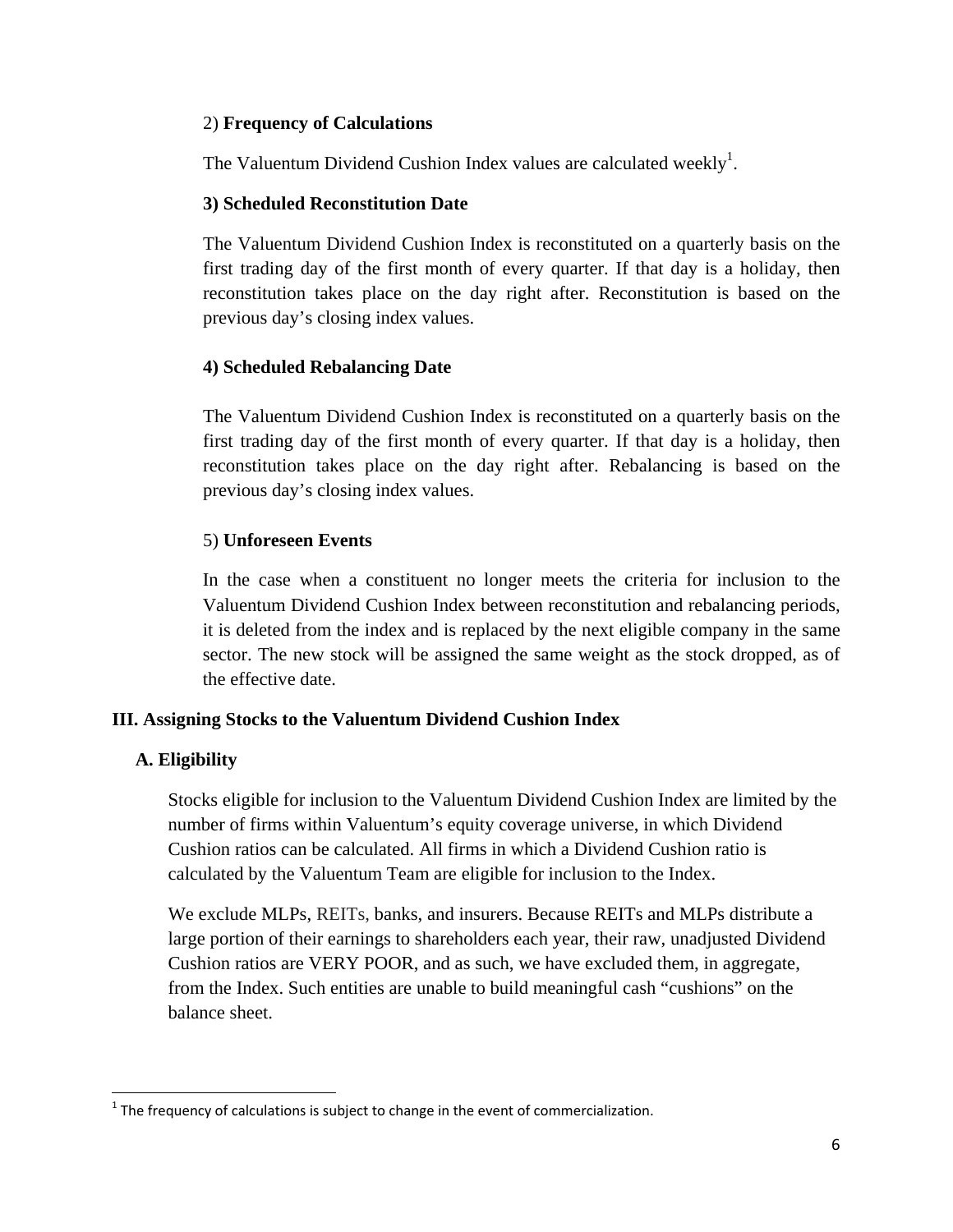We exclude banks and insurance companies from the index because "cash flow" for these entities is somewhat arbitrary (they theoretically "sell" cash, while most other corporates sell a product or service). The calculation of cash flow for banks and insurers is not as straightforward as that of a general industrial corporate, and dividend policy for banks and insurers rests more on the strength of their capital positions and the confidence of them as a going concern than any other quantitative factor.

We only consider general industrial "operating" companies (corporates) in the Index.

#### **B. Selection**

After the eligibility criteria are met, we then:

1) remove companies that are not primarily US-based to rule out risks associated with non-US based operations, including abnormal country-specific, currency, and geopolitical risks.

2) narrow the remaining universe down to firms with Dividend Yields above 2% and Dividend Cushion ratios above 1.2.

3) calculate and sort each remaining firm by its "Multiplicative Outcome" from the largest to smallest within each of the 9 sectors.

4) select three of the top firms from each sector that meet the above criteria and have the highest "Multiplicative Outcome" of Dividend Yield and Dividend Cushion ratio.

In situations where there are less than three firms in a sector that meet the above criteria, that sector is under-represented in the index.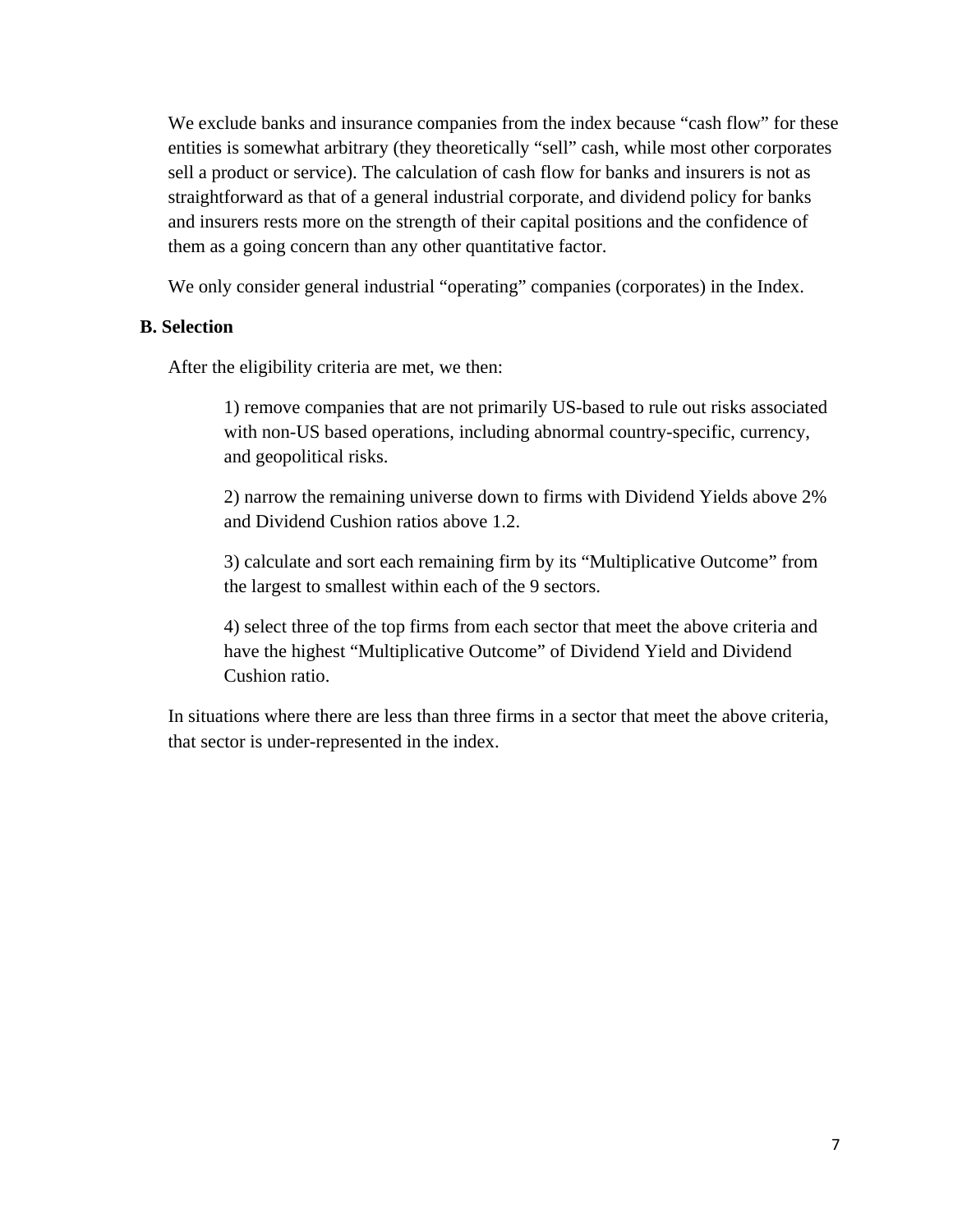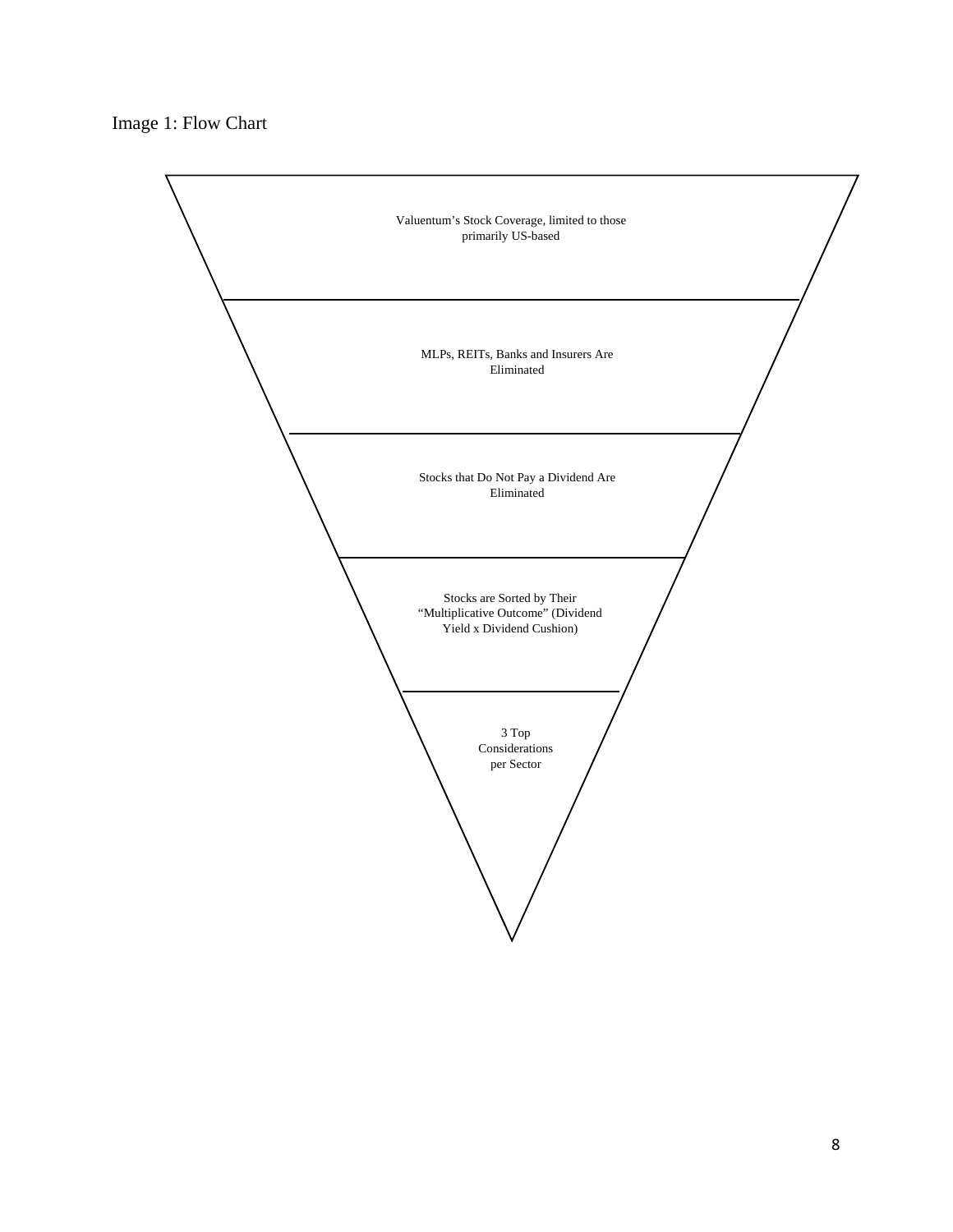#### Table 1: Constituents of the Valuentum Dividend Cushion Index

| Valuentum Dividend Cushion Index |             |                                                   |                                                                    |  |  |  |
|----------------------------------|-------------|---------------------------------------------------|--------------------------------------------------------------------|--|--|--|
| <b>Name</b>                      |             | <b>Ticker Sector</b>                              | <u>Industry</u>                                                    |  |  |  |
| GameStop                         | <b>GME</b>  | <b>Consumer Discretionary Specialty Retailers</b> |                                                                    |  |  |  |
| Abercrombie & Fitch              | ANF         |                                                   | Consumer Discretionary Retail - Under 30, Off-Price, Sport Apparel |  |  |  |
| <b>H&amp;R Block</b>             | <b>HRB</b>  | Consumer Discretionary                            | <b>Personal Services</b>                                           |  |  |  |
| Johnson & Johnson                | JNJ         | <b>Consumer Staples</b>                           | <b>Household Products</b>                                          |  |  |  |
| Dr Pepper Snapple                | <b>DPS</b>  | <b>Consumer Staples</b>                           | Beverages - nonalcoholic                                           |  |  |  |
| Target                           | TGT         | <b>Consumer Staples</b>                           | <b>Food Retailers</b>                                              |  |  |  |
| National Oilwell Varco           | <b>NOV</b>  | Energy                                            | Energy Equipment - Large                                           |  |  |  |
| Phillips 66                      | <b>PSX</b>  | Energy                                            | Refiners                                                           |  |  |  |
| Entergy                          | <b>ETR</b>  | Energy                                            | Utilities - Large                                                  |  |  |  |
| Thomson Reuters Corp             | TRI         | Financials                                        | Securities Research                                                |  |  |  |
| Quality Systems                  | QSII        | <b>Health Care</b>                                | <b>Medical Srvc Providers</b>                                      |  |  |  |
| Meridian                         | <b>VIVO</b> | <b>Health Care</b>                                | Diagnostic Substances                                              |  |  |  |
| Pfizer                           | <b>PFE</b>  | <b>Health Care</b>                                | Pharmaceuticals - Big                                              |  |  |  |
| Thor                             | <b>THO</b>  | Industrials                                       | <b>Recreational Vehicles</b>                                       |  |  |  |
| Garmin                           |             | <b>GRMN Industrials</b>                           | <b>Electrical Equipment</b>                                        |  |  |  |
| <b>Diebold</b>                   | <b>DBD</b>  | Industrials                                       | <b>Commercial Services</b>                                         |  |  |  |
| Automatic Data Processing        | ADP         | Information Technology                            | <b>Staffing Services</b>                                           |  |  |  |
| AVX Corp                         | AVX         | Information Technology                            | <b>Electronic Suppliers</b>                                        |  |  |  |
| Insperity                        | NSP         | Information Technology                            | <b>Staffing Services</b>                                           |  |  |  |
| Rio Tinto                        | RIO.        | <b>Materials</b>                                  | Mining - diversified                                               |  |  |  |
| Schweitzer-Mauduit               | <b>SWM</b>  | Materials                                         | Paper Products                                                     |  |  |  |
| <b>DuPont</b>                    | DD.         | Materials                                         | Chemicals - broad                                                  |  |  |  |
| Verizon                          | VZ          | <b>Telecom Services</b>                           | Telecom Services - diversified                                     |  |  |  |

# **IV. Valuentum Dividend Cushion Index Calculation**

#### **A. The Index**

$$
Index(t_{k,:}) = \sum_{i=1}^{n_k} p_i(t_{k,:}) \cdot w_i(k),
$$

*where:* 

 $k = k^{th}$  rebalancing period,

 $w_i(k)$  = weight for stock i in the  $k^{th}$  rebalancing period,

 $n_k$  = number of stocks in the index in the  $k^{th}$  rebalancing period,

 $t_{k_i}$  = time point the index is calculated in the  $k^{th}$  rebalancing period,

 $p_i(t_{k,:})$  = adjusted price of stock i in the time point the index is calculated in the  $k^{th}$ rebalancing period.

# **B. The Weightings**

Weight formula: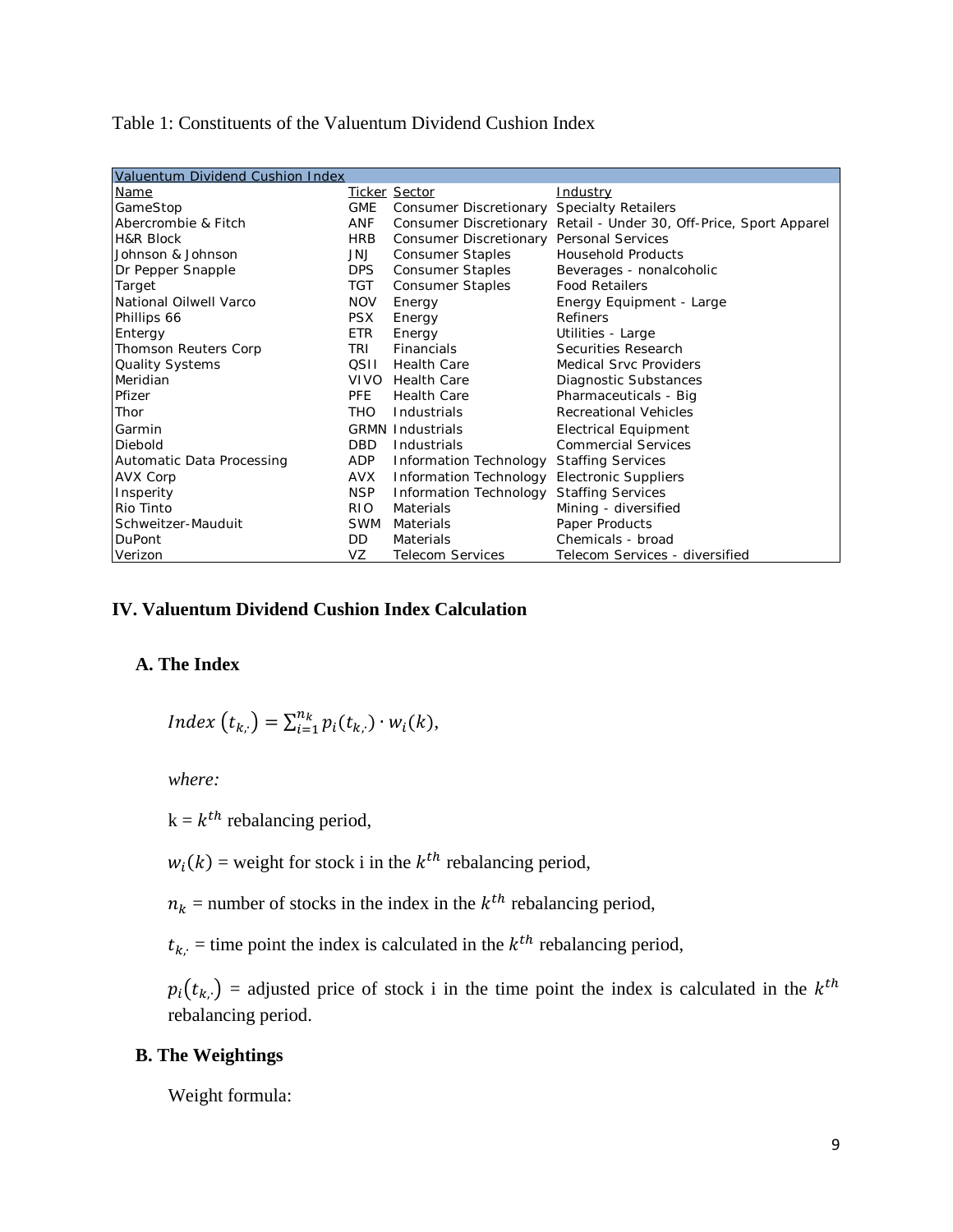$$
w_i(k) = \frac{\frac{1}{n_k} \sum_{i=1}^{n_{k-1}} p_i(t_{k-1,m_{k-1}}) \cdot w_i(k-1)}{p_i(t_{k,1})},
$$

*where:* 

 $k = k^{th}$  rebalancing period,

 $w_i(k)$  = weight for stock i in the  $k^{th}$  rebalancing period,

 $w_i(k-1)$  = weight of stock i in the  $(k-1)$ <sup>th</sup> rebalancing period,

 $n_k$  = number of stocks in the index in the  $k^{th}$  rebalancing period,

 $n_{k-1}$  = number of stocks in the index in the  $(k-1)$ <sup>th</sup> rebalancing period,

 $m_{k-1}$  = count of time points in the  $(k-1)$ <sup>th</sup> rebalancing period,

 $t_{k-1,m_{k-1}}$  = last time point in the  $(k - 1)^{th}$  rebalancing period,

 $p_i(t_{k-1,m_{k-1}})$  = adjusted price of stock i in the last time point in the  $(k-1)^{th}$ rebalancing period,

 $p_i(t_{k-1})$  = adjusted price of stock i in the first time point in the  $k^{th}$  rebalancing period

#### **V. Historical Back-testing of the Dividend Cushion**

#### **A. Data**

Though this paper focuses primarily on the criteria for calculating the Valuentum Dividend Cushion Index on an ongoing basis, we think a back-testing of the efficacy of investing in a cohort of equities with strong Dividend Cushion ratios and high Dividend Yields (high "Multiplicative Outcomes") is par for the course for such a paper. The study in this paper is limited to evaluating the total return aspects of such a cohort [see Appendix for situations where the Dividend Cushion was effective in predicting dividend cuts of individual equities].

Weekly stock pricing data from publicly-available sources was used in the accompanying study. Though daily data was available for the analysis, weekly data was used for several reasons:

1) We do not want to give the impression of false precision. Dividend Cushion ratios are calculated in part on the basis of forward projections at any point in time, so replicating the exact constituent construction of a hypothetical Valuentum Dividend Cushion Index in the past--before the Dividend Cushion was developed--is itself a limiting and elusive task.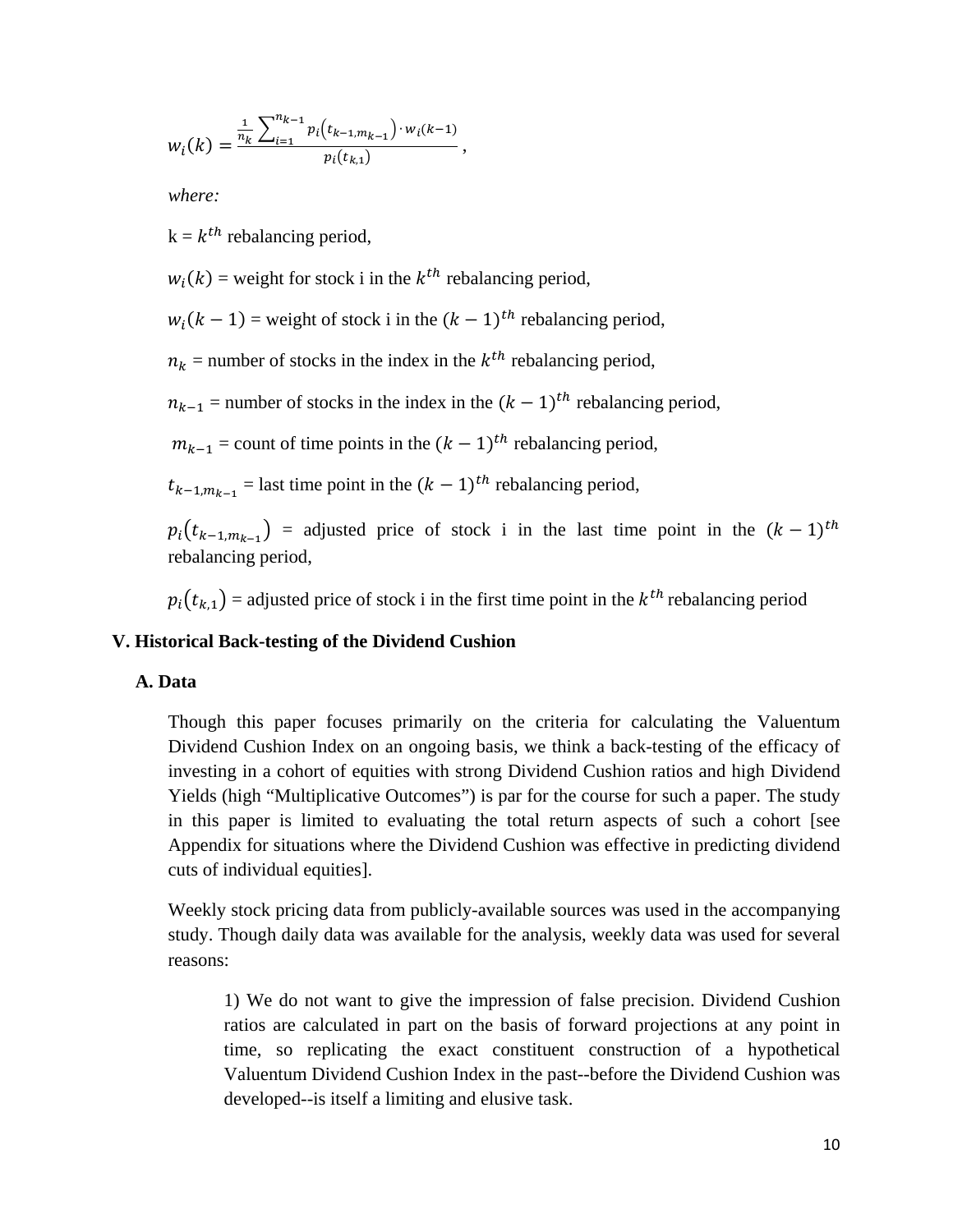2) Because of the inability today to derive past Dividend Cushion ratios, which are based on subjective criteria in the past, we've opted in the study to also modify the reconstitution and rebalancing criteria, which if applied and daily data were used, would only add more noise to the work and offer little further analytical value, if at all.

3) Investors looking for an edge with Dividend Cushion ratios have a longer holding period relative to traders and speculators that may be interested in intraday and daily movements. Therefore, the difference between analyzing the performance of a cohort of stocks with strong Dividend Cushion ratios and high Dividend Yields (high "Multiplicative Outcomes") on a weekly or daily increment is inconsequential to those that may be most interested in such findings.

The pricing data used in the study accounts for stock splits and dividends and reflects the total return measure, or what individuals would have received in capital gains and dividends during the measurement period.

#### **B. Measurement**

The historical back-testing of the hypothetical Valuentum Dividend Cushion Index covers a period from January 5, 2004, to March 16, 2015. The study spanned approximately 10 years, a time horizon that considered a variety of different economic cycles including the bull market and housing boom of 2004-2007, the Financial Crisis of 2007-2009, and the ensuing recovery and loose credit environment of 2009-2015.

Because Dividend Cushion ratios cannot feasibly be derived in the past, in the study we used constituents of the existing Valuentum Dividend Cushion Index at the time of this writing, where data was available during the historical measurement period. On January 5, 2004, the Index was initiated with a value of 100,000, and 21 stocks of the current 23 stocks were selected and equally-weighted to create the hypothetical index.

Reconstitution and rebalancing were performed to include the additional 2 securities until 23 equally-weighted stocks comprised the Index. Reconstitution and rebalancing were completed on May 5, 2008 to include Dr. Pepper Snapple (DPS) and on April 16, 2012 to include Phillips 66 (PSX).

#### **C. Results & Observations**

Image 2: Performance of the Valuentum Dividend Cushion Index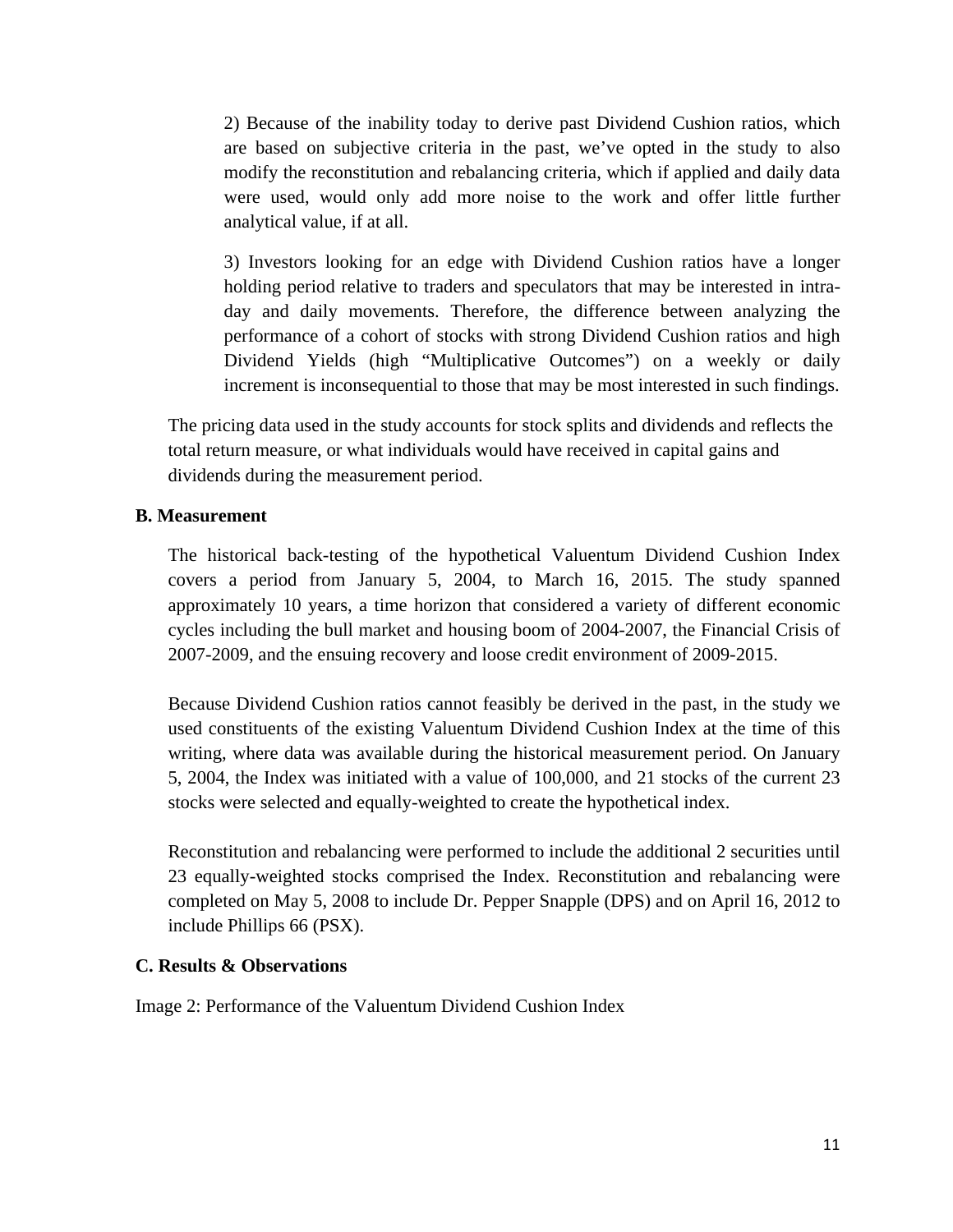

The relative outperformance of the grouping of equities with strong Dividend Cushion ratios and high Dividend Yields (high "Multiplicative Outcomes") is shown in the graphical representation above. During the measurement period, the hypothetical Valuentum Dividend Cushion Index (light blue) significantly outperformed S&P 500 companies (yellow) from the beginning of the study and performed materially better than the proxy for equities that have long track records of consecutive annual dividend increases (dark blue), as measured by the SPDR S&P Dividend ETF (SDY), since November 2005, or for as long as the data is available.

Table 2: Constituent Attribution Analysis of the Valuentum Dividend Cushion Index

| Valuentum Dividend Cushion Index |             |                             |
|----------------------------------|-------------|-----------------------------|
| Name                             |             | Ticker Return from Addition |
| GameStop                         | <b>GME</b>  | 407%                        |
| Abercrombie & Fitch              | ANF         | 1%                          |
| <b>H&amp;R Block</b>             | <b>HRB</b>  | 66%                         |
| Johnson & Johnson                | JNJ         | 172%                        |
| Dr Pepper Snapple                | <b>DPS</b>  | 254%                        |
| Target                           | TGT         | 161%                        |
| National Oilwell Varco           | <b>NOV</b>  | 406%                        |
| Phillips 66                      | <b>PSX</b>  | 123%                        |
| Entergy                          | <b>ETR</b>  | 111%                        |
| Thomson Reuters Corp             | TRI         | 61%                         |
| Quality Systems                  | OSII        | 250%                        |
| Meridian                         | VIVO        | 466%                        |
| Pfizer                           | <b>PFF</b>  | 48%                         |
| Thor                             | THO         | 200%                        |
| Garmin                           | <b>GRMN</b> | 130%                        |
| Diebold                          | <b>DBD</b>  | $-11%$                      |
| Automatic Data Processing        | <b>ADP</b>  | 260%                        |
| <b>AVX Corp</b>                  | <b>AVX</b>  | 3%                          |
| Insperity                        | <b>NSP</b>  | 295%                        |
| Rio Tinto                        | <b>RIO</b>  | 144%                        |
| Schweitzer-Mauduit               | <b>SWM</b>  | 285%                        |
| <b>DuPont</b>                    | DD          | 152%                        |
| Verizon                          | VZ          | 160%                        |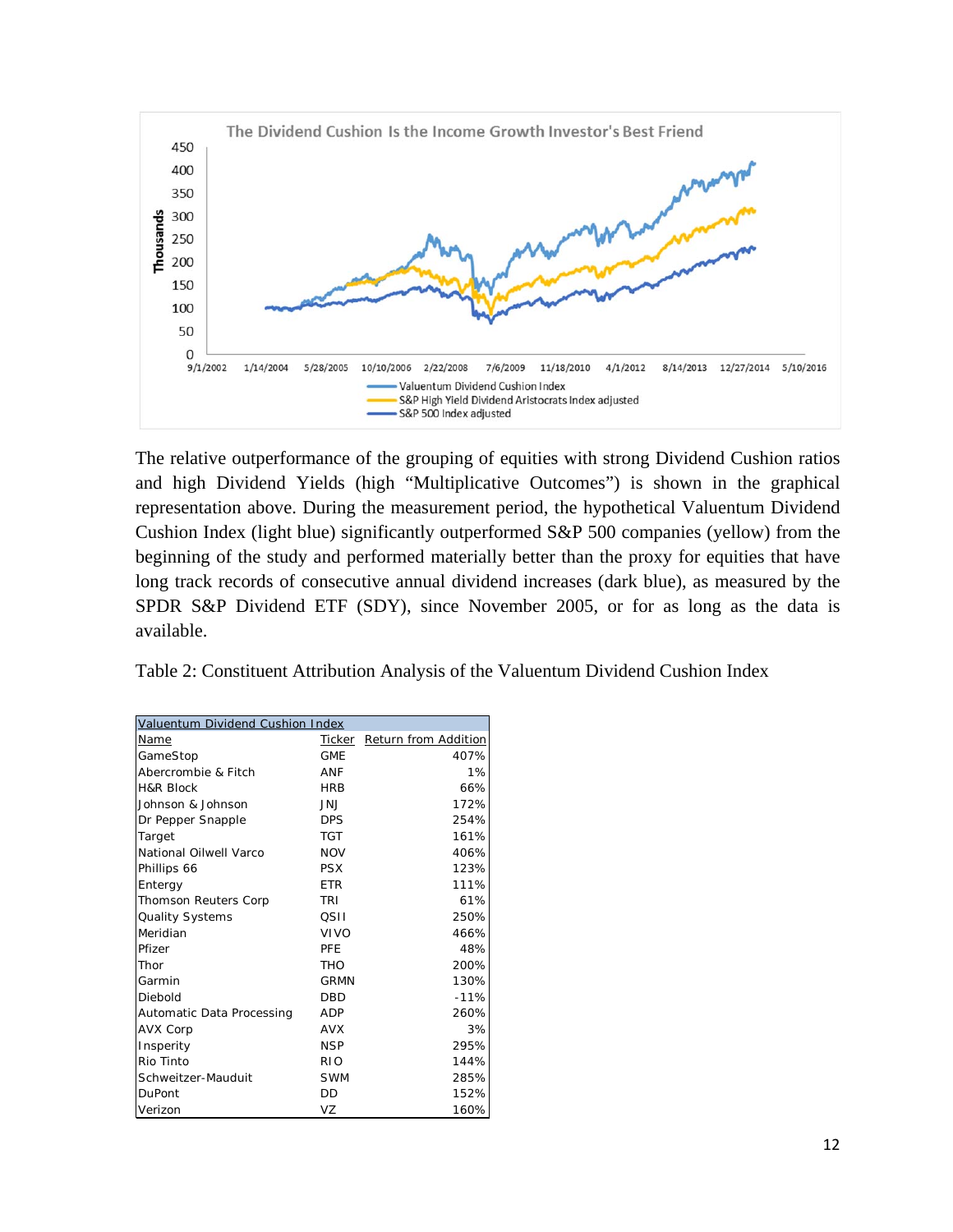Though individual constituent attribution analysis shows Meridian (VIVO), GameStop (GME), and National Oilwell Varco (NVO) as key drivers behind the alpha generated, strength was broad-based across many constituents in the Index. The decidedly positive and concentrated return distribution reveals the consistency of strong performance for equities with elevated Dividend Cushion ratios and high Dividend Yields (high "Multiplicative Outcomes"). Relative constituent laggards included Diebold (DBD), Abercrombie & Fitch (ANF), and AVX Corp (AVX).

Table 3: Annual Performance of the Valuentum Dividend Cushion Index

|                        | 2004  | 2005  | 2006  | 2007     | 2008     | 2009  | 2010  | 2011    | 2012  | 2013  | 2014  | <b>YTD</b> |
|------------------------|-------|-------|-------|----------|----------|-------|-------|---------|-------|-------|-------|------------|
| Dividend Cushion Index | 17.3% | 35.6% | 10.3% | 31.8%    | $-27.7%$ | 47.1% | 7.7%  | $1.7\%$ | 12.2% | 27.3% | 4.7%  | 6.6%       |
| "Aristocrats" (SDY)    | N/A   | N/A   | 14.9% | $-10.4%$ | $-18.1%$ | 21.5% | 15.2% | 7.7%    | 14.9% | 25.0% | 13.9% | 0.1%       |
| S&P 500 (SPY)          | 9.6%  | 7.0%  | 12.3% | 2.4%     | $-32.1%$ | 28.0% | 11.9% | 0.8%    | 17.2% | 26.9% | 13.7% | 2.1%       |

The Valuentum Dividend Cushion Index has the capacity to generate significant outperformance during periods of economic strength where market valuations are reasonable (it outperformed the S&P 500 in three of the four years from 2004-2007). We also observe, however, that the Index is not completely shielded from periods of economic weakness or from a tightening credit environment, as evidenced by the Index's performance during the Financial Crisis (namely in 2008). Even though the Index did not hold an MLP, REIT, bank, or insurer, its value was nonetheless punished during the year, albeit not as severely as that of the S&P 500. Following the March 2009 bottom, the Index recovered rapidly, outperforming in two of the three years from 2009-2011 (and significantly in 2009). Performance during periods of "stretched" market valuations (2012-2015), however, is mixed.

Importantly, the outperformance of the Valuentum Dividend Cushion Index relative to the proxy for equities that have long track records of consecutive annual dividend increases ("Aristocrats") showcases the distinct difference between *capacity* and *willingness* in dividend growth analysis. Significant relative outperformance of the Valuentum Dividend Cushion Index relative to the "Aristocrats" was achieved in 2007, where firms such as GameStop, Garmin (GRMN), National Oilwell Varco, Meridian and Rio Tinto (RIO) performed incredibly well. The Valuentum Dividend Cushion Index also showed significantly more resilience "off" the market bottom in 2009, revealing more than 25 percentage points of relative outperformance during the year. In the post Financial Crisis environment, the performance of the Valuentum Dividend Cushion Index is mixed relative to the "Aristocrats."

The aggregate evidence, however, shows that capacity is an even larger driver behind total return performance of dividend paying stocks, or at least an important consideration that cannot be ignored for investors seeking both income and total return.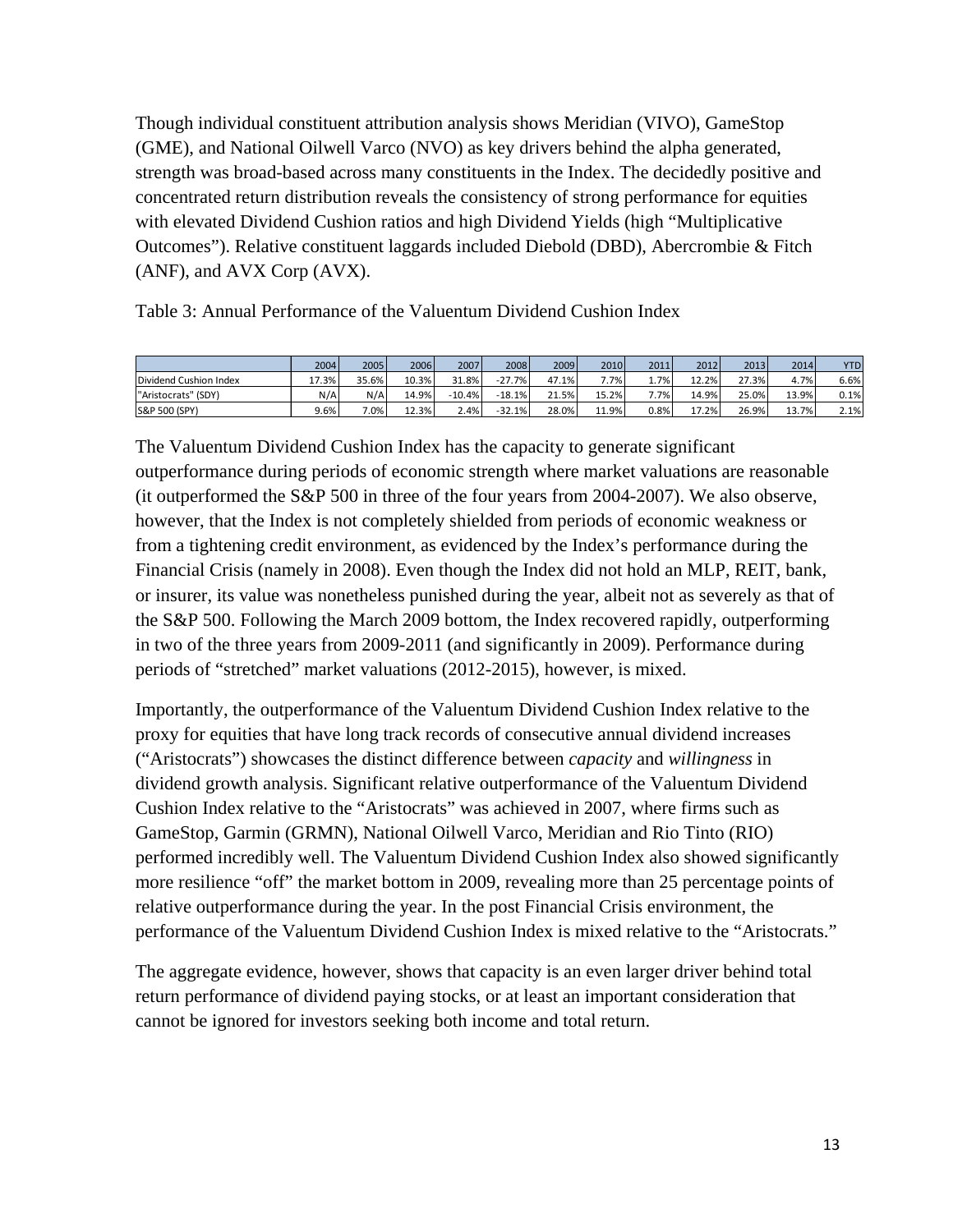#### Table 4. Correlation Matrix

| <b>Correlation Matrix of Annual Return</b> |      |            |            |
|--------------------------------------------|------|------------|------------|
|                                            | VDC  | <b>SDY</b> | <b>SPY</b> |
| VDC                                        | 1.00 | 0.54       | 0.75       |
| <b>SDY</b>                                 | 0.54 | 1.00       | 0.91       |
| SPY                                        |      | 0.91       | 00         |

Table 5. Other Risk and Performance Metrics

|                                        | <b>VDC</b> | <b>SDY</b> | SPY  |
|----------------------------------------|------------|------------|------|
| Beta vs. S&P 500 Index                 | 0.95       |            |      |
| Correlation vs. S&P 500 Index          | 0.75       |            |      |
| <b>Volatility (Standard Deviation)</b> | 19.4%      |            |      |
| Sharpe Ratio                           | 0.58       | 0.37       | 0.32 |
| Mean                                   | 14.6%      |            |      |

# **D. Limitations**

The back-testing of the hypothetical Valuentum Dividend Cushion Index reveals outperformance during the measurement period, but we think a number of limitations to the study should be surfaced.

Dividend Cushion ratios are calculated in part on the basis of forward projections at any point in time, so replicating the exact constituent construction of a Valuentum Dividend Cushion Index in the past--before the Dividend Cushion was developed--is an elusive task. Said differently, the constituents of a real-time Valuentum Dividend Cushion Index on January 5, 2004, would be different than the Index used in the study that began on the same date.

Because of the inability today to derive past Dividend Cushion ratios, which are based on subjective criteria in the past, we've opted in the study to modify the reconstitution and rebalancing criteria, instead choosing to phase in new additions once their stock begins trading. The ongoing Valuentum Dividend Cushion Index has quarterly reconstitution and rebalancing periods, which is an inconsistency.

Despite the well-documented structural shortcomings of any historical back-testing that measures a unique, forward-looking metric, the study is informative and analytically-rich enough in substance to warrant ongoing research. The next edition of this paper will include updated performance of the newly-created Valuentum Dividend Cushion Index and provide ongoing coverage of the analytical detail behind the sources of outperformance associated with the Index.

To inquire about the Dividend Cushion ratio or the Valuentum Dividend Cushion Index, please contact us at info@valuentum.com.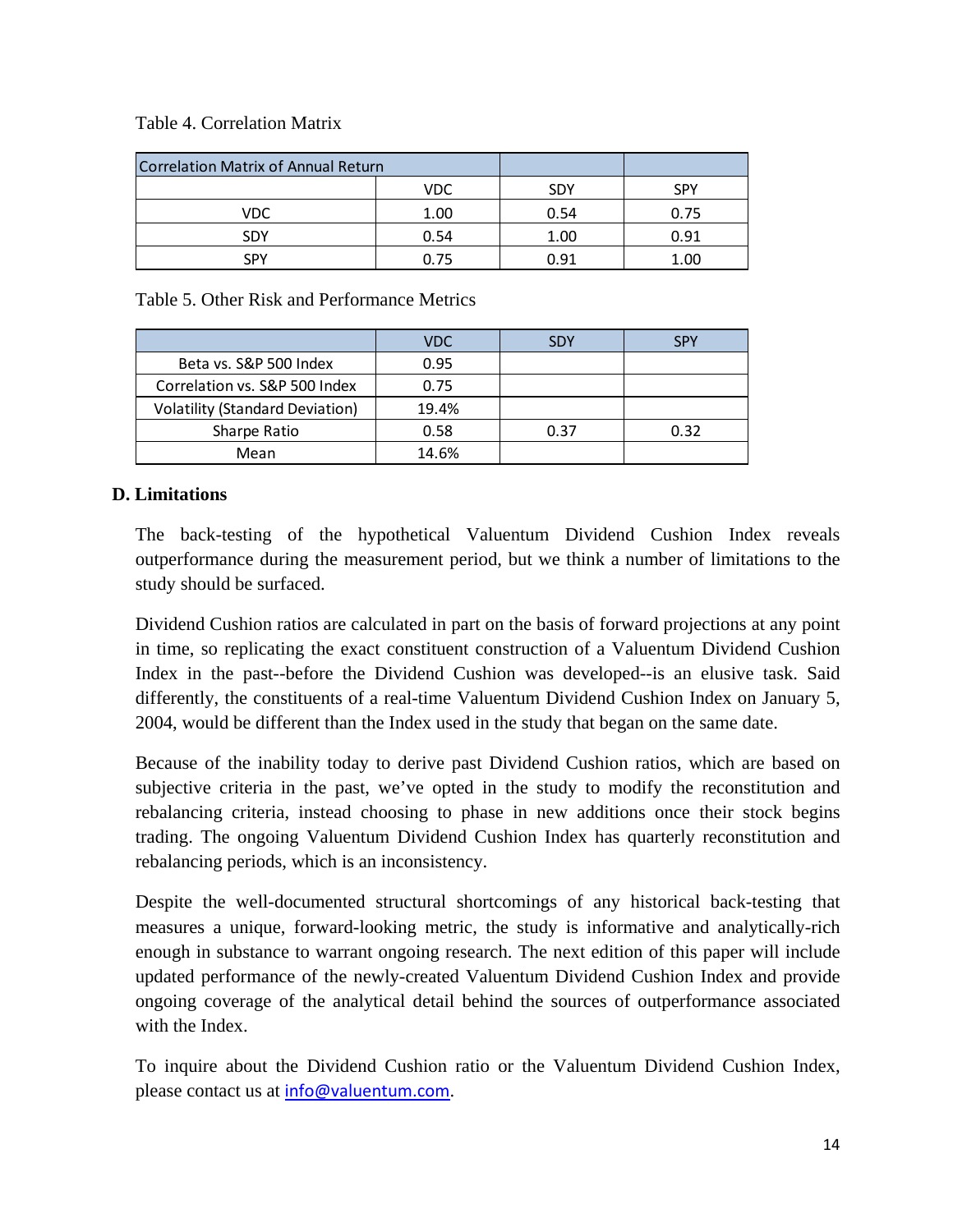# **Appendix – The Dividend Cushion Is Rocking!**

February 17, 2014

# *By Brian Nelson, CFA*

# **Key Takeaways:**

- The Dividend Cushion ratio is a helpful tool to predict future dividend cuts and assess the growth potential of a company's dividend.
- Since development, the Dividend Cushion ratio has predicted the dividend cuts of the following firms in real-time (i.e. Valuentum members were well aware of the significant risk to these firms' dividends before they slashed them): SuperValu (SVU), Roundy's (RNDY), Dover Downs (DDE), Strayer (STRA), Exelon (EXC), Cliffs Natural (CLF), Pitney Bowes (PBI), and CenturyLink (CTL), among others (ACI, WTW, JCP, SDRL, LGCY, BTU).
- The Dividend Cushion ratio is designed to provide the income investor with a trusted opinion of the safety and future growth potential of a firm's dividend. It not only predicts dividend cuts, but the 'cushion' behind the Dividend Cushion ratio reveals just how much capacity a firm has to continue growing its dividend in the future.
- The foundation behind the measure—assessing cash flows relative to dividend payments in the context of a firm's balance sheet—remains as relevant as ever.
- The Dividend Cushion ratio is found within each firm's Dividend Report. We update our Dividend Reports on firms regularly, and we encourage members to check the Dividend Cushion scores on their income investments at least quarterly (in accordance with our update cycle).

# **Predicting Dividend Cuts**

SuperValu (SVU), Roundy's (RNDY), Dover Downs (DDE), Strayer (STRA), Exelon (EXC), Cliffs Natural (CLF), Pitney Bowes (PBI), CenturyLink (CTL), among others (ACI, WTW, JCP,  $etc)$ …

What do these companies have in common? The Dividend Cushion ratio highlighted them as having significant dividend risk in advance of their respective dividend cuts.

Valuentum members are aware of the significant back-testing<sup>2</sup> performed to develop the Dividend Cushion ratio, a measure that compares a firm's future free cash flow generation to its future expected dividends after considering its capital structure (its net cash or net debt position).

Thus far, the Dividend Cushion ratio's track record has been near perfect—and we don't say that lightly. The measure has highlighted dividend cuts in real time, in advance, and for all to see. Absent "misleading" guidance in the case of JAKKS Pacific (JAKK) and deliberate moves to not

 $\overline{\phantom{a}}$ 2 http://www.valuentum.com/articles/20111126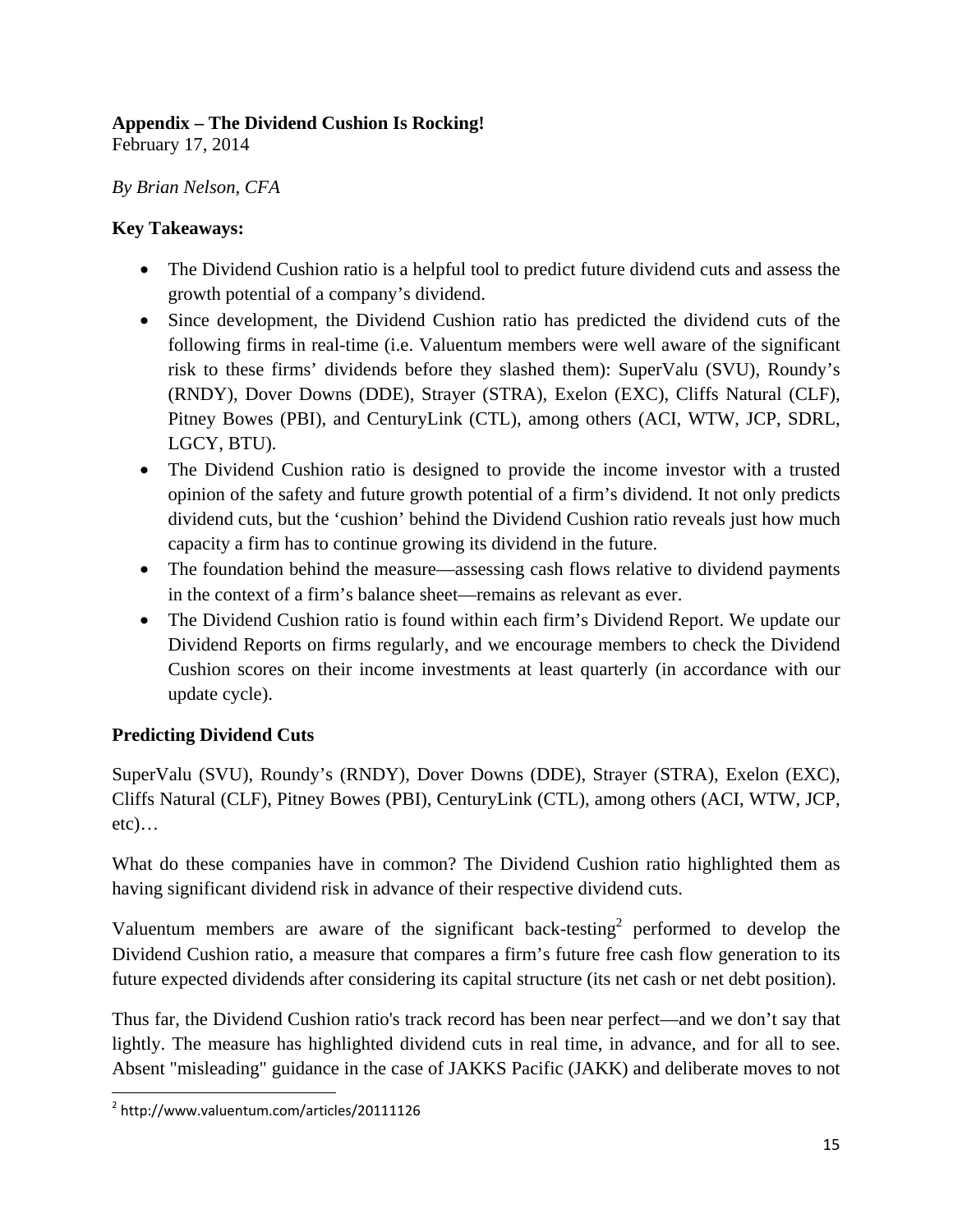support the distribution in the case of Boardwalk Pipeline (BWP)--two very unusual cases--the Valuentum Dividend Cushion ratio hasn't missed identifying the risk related to a dividend cut across our 1,000+ company coverage universe, and it even picked up the risk associated with steady-eddy utility firm, Exelon.

Income investors know that a dividend cut could be disastrous to their portfolio, as future income is not only reduced, but it is also very likely that capital is permanently impaired. The Dividend Cushion ratio is designed to provide the income investor with a trusted and independent opinion of the safety and future growth potential of a firm's dividend. It not only predicts dividend cuts, but the 'cushion' behind the Valuentum Dividend Cushion reveals just how much capacity a firm has to continue growing its dividend into the future.

Technically speaking, the Dividend Cushion ratio considers the firm's net cash on its balance sheet (cash less long-term debt) and adds that to its forecasted future free cash flows (cash from operations less capital expenditures) and divides that sum by the firm's future expected cash dividend payments. At its core, it tells investors whether the firm has enough cash to pay out its dividends in the future, while considering its debt obligations. If a firm has a Dividend Cushion ratio above 1, it can cover its dividend, but if it falls below 1, trouble may be on the horizon.

The Dividend Cushion ratio is found within each firm's Dividend Report. We update our Dividend Reports on firms regularly, and we encourage members to check the Dividend Cushion scores on their income investments at least quarterly (in accordance with our update cycle).

# **What Causes Firms to Cut Their Dividends?**

When we were developing the Dividend Cushion ratio, we scoured our stock universe for firms that cut their dividends in the past to uncover the major drivers behind the dividend cut. This is what we found out: The major reasons why firms cut their dividends had to do with preserving cash in the midst of a secular or cyclical downturn in demand for their products/services or when faced with excessive leverage (how much debt they held on their respective balance sheets). Fundamental weakness often exacerbates financial (balance sheet) weakness, hurting cash available for dividends.

Let's walk through a few examples to become familiar with the qualities and Dividend Cushion ratios of companies that were at risk of a dividend cut. Having an understanding of some common characteristics of companies that have cut their dividend in the past may help investors avoid potential disappointments in the future. These examples represent real-time evidence of the Dividend Cushion ratio in action.

# **Example #1: SuperValu (SVU): "A case of too much debt"**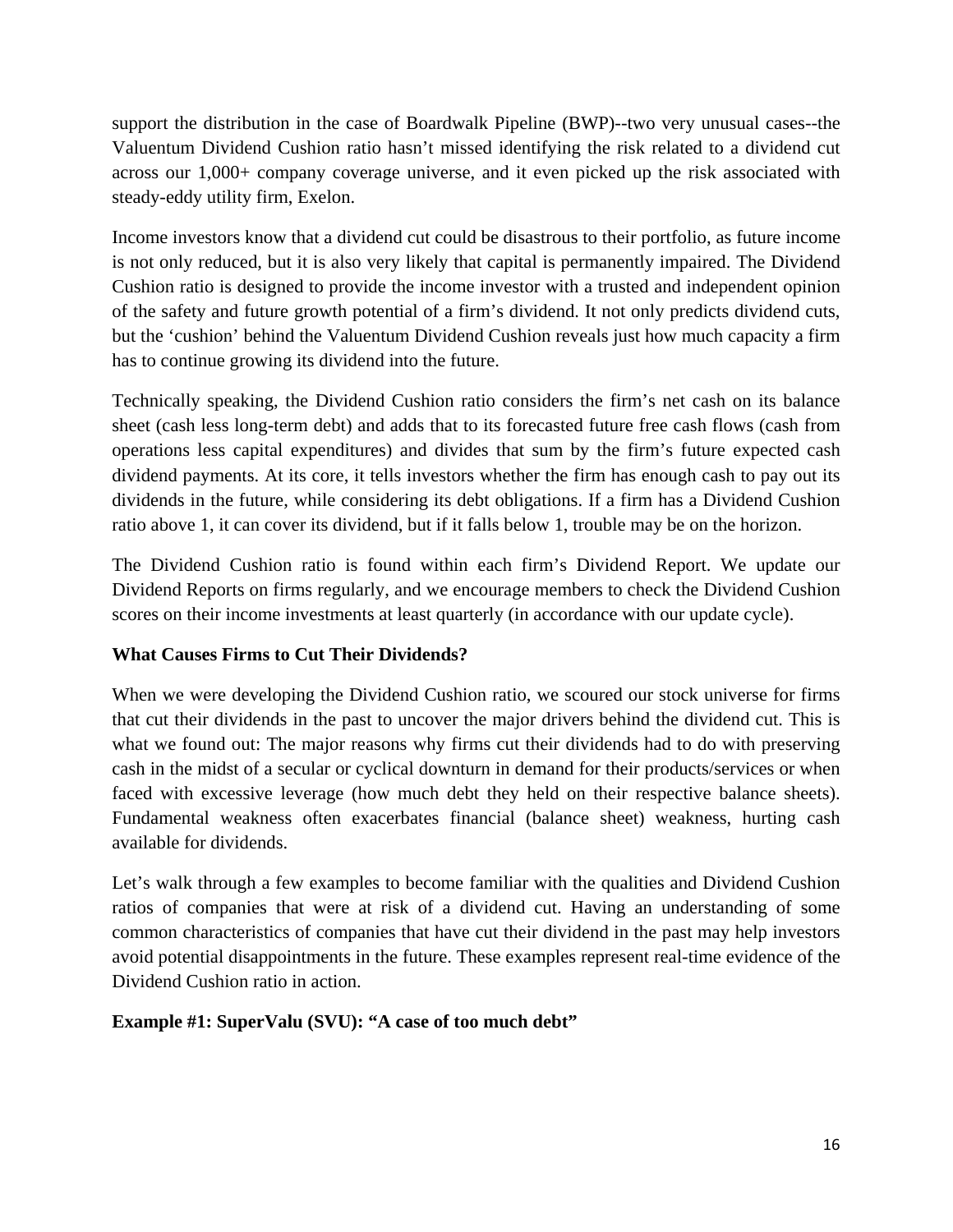From our analyst note, dated July 12,  $2012^3$ : "As we predicted several months ago, grocer SuperValu (SVU) announced on Wednesday that it will suspend its dividend in an effort to better allocate capital and start to reduce its enormous debt load. The company also reported that it plans to replace its current senior credit facility with one that will be backed by the company's assets, thus allowing for increased flexibility and less stringent financial covenants. We applaud both moves as efforts to deleverage the firm's balance sheet and ensure the firm's long-term survival. The Dividend Cushion ratio predicted the dividend cut months ago."

# **Example #2: Roundy's (RNDY): "Another case of too much debt"**

From Roundy's third-quarter 2012 press release<sup>4</sup>, dated November 8, 2012: "Recognizing that the economy and competitive environment are likely to remain challenging into fiscal 2013, we are reducing our quarterly dividend to strengthen our balance sheet and increase our financial flexibility. We believe that it is in the best long-term interest of our shareholders as it will enable us to continue to invest in the business and expand our growth banner, Mariano's, in the Chicago market, as well as provide cash flow to pay down debt."

# **Example #3: Dover Downs (DDE): "Facing declining demand"**

From Dover Downs' fourth-quarter 2012 press release<sup>5</sup>, dated January 24, 2013: "Gaming revenue fell 21.4%...as a result of increased competition in the region…Gaming expansion in Maryland and Pennsylvania continues to depress gaming revenues in Delaware…Given the competitive environment and recent financial results, the Company's Board of Directors has suspended the quarterly dividend."

# **Example #4: Strayer (STRA): "Another case of declining demand"**

From Strayer's third-quarter 2012 press release<sup>6</sup>, dated November 9, 2012: "Revenues for the three months ended September 30, 2012 decreased 9% to \$124.3 million… Income from operations was \$7.8 million compared to \$24.4 million for the same period in 2011, a decrease of 68%... Net income was \$4.1 million compared to \$13.9 million for the same period in 2011, a decrease of 71%...The Company announced today that its Board of Directors declared a regular, quarterly cash dividend of \$1.00 per share to be paid on December 10, 2012 to shareholders of record as of November 26, 2012. The Company also announced that it does not currently intend to pay a regular quarterly dividend in 2013."

# **Example #5: Exelon (EXC): "Concern over balance sheet, leverage"**

 $\overline{a}$ 

<sup>3</sup> http://www.valuentum.com/articles/20120712\_2

<sup>&</sup>lt;sup>4</sup> http://phx.corporate-ir.net/phoenix.zhtml?c=251227&p=irol-newsArticle&ID=1756522&highlight<br><sup>5</sup> http://www.doverdowns.com/library/lovester%20Belations/DDE%204012%20Earnings.pdf

http://www.doverdowns.com/library/Investor%20Relations/DDE%204Q12%20Earnings.pdf 6

http://www.strayereducation.com/releasedetail.cfm?ReleaseID=720081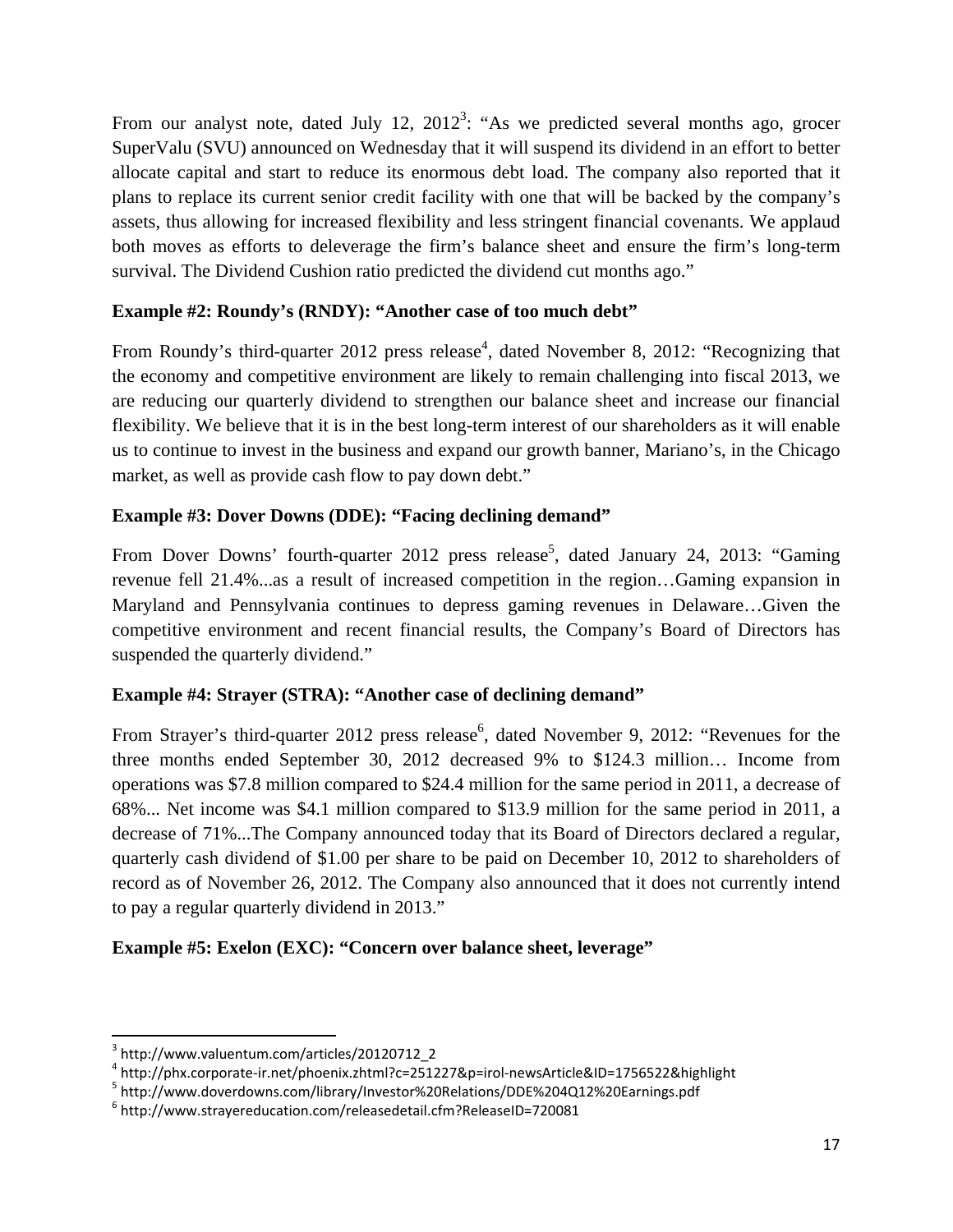From our analyst note<sup>7</sup>, released February 8, 2013: "In its fourth-quarter earnings presentation slide deck, Exelon (EXC) announced that it would slash its quarterly dividend payout to \$0.31 per share (was \$0.525 per share) beginning in the second quarter of 2013. Valuentum members were well aware of the risks of the dividend cut long before it became apparent to the market. Our July 2012 dividend report on Exelon revealed a 0.3 Dividend Cushion score, and our October 2012 dividend report revealed a -0.1 Dividend Cushion score. Any Dividend Cushion score below 1 indicates that there is significant risk with respect to the long-term sustainability of a company's dividend."

# **Example #6: Cliffs Natural (CLF): "Declining demand and weak free cash flow"**

From our analyst note<sup>8</sup>, released February 13, 2013: "After we predicted a dividend cut in November 2012, Cliffs Natural Resources (CLF) finally cut its dividend after posting poor results for 2012. The firm slashed its quarterly payout 76% to \$0.15 per share…Results for Cliffs were actually a bit better than consensus estimates on both the revenue and earnings side. Total revenue declined 4% year-over-year to \$1.5 billion, while earnings dipped 59% year-over-year to \$0.62 per share (after adjusting for a \$1 billion goodwill impairment). Free cash flow for the year was incredibly weak, falling to a negative \$613 million, explaining why the dividend needed to be cut. If we only took into account the payout ratio, Cliffs' adjusted earnings per share of \$3.45 for 2012 would seem to give the dividend ample cushion (its prior annual dividend payout was \$2.50 per share, an adjusted payout ratio of 72.5%). However, Cliffs is a perfect example of the significant and potential tragic pitfalls of using the payout ratio as a measure of dividend safety and why the Dividend Cushion ratio is one of the most important metrics for income investors to use to safeguard their portfolios from dividend-growth blow-ups."

# **Example #7: Pitney Bowes (PBI): "Another case of leverage"**

From Pitney Bowes' press release<sup>9</sup>, dated April 30, 2013: "In connection with the ongoing management of the Company's capital structure, The Board of Directors of Pitney Bowes Inc. (NYSE: PBI) approved a reduced second quarter dividend of 18.75 cents per share for the Company's common stock. The quarterly cash dividend is payable June 12, 2013, to stockholders of record on May 10, 2013. This action will provide the Company the added financial flexibility to invest in its business and enhance its capital structure, while continuing to provide a very competitive return to shareholders."

# **Example #8: CenturyLink (CTL): "Yet another case of too much debt."**

From CenturyLink's press release, dated February 13, 2013: "In connection with the new repurchase program, the board also indicated its intention to revise the company's quarterly dividend rate to \$0.54 from \$0.725 per share. The board expects to approve this new rate at its

 $\overline{\phantom{a}}$ 

 $^7$  http://www.valuentum.com/articles/20130208\_1

<sup>8</sup> http://www.valuentum.com/articles/20130213\_2

<sup>9</sup> http://news.pb.com/press-releases/pitney-bowes-board-common-preference-preferred-stock-dividends.htm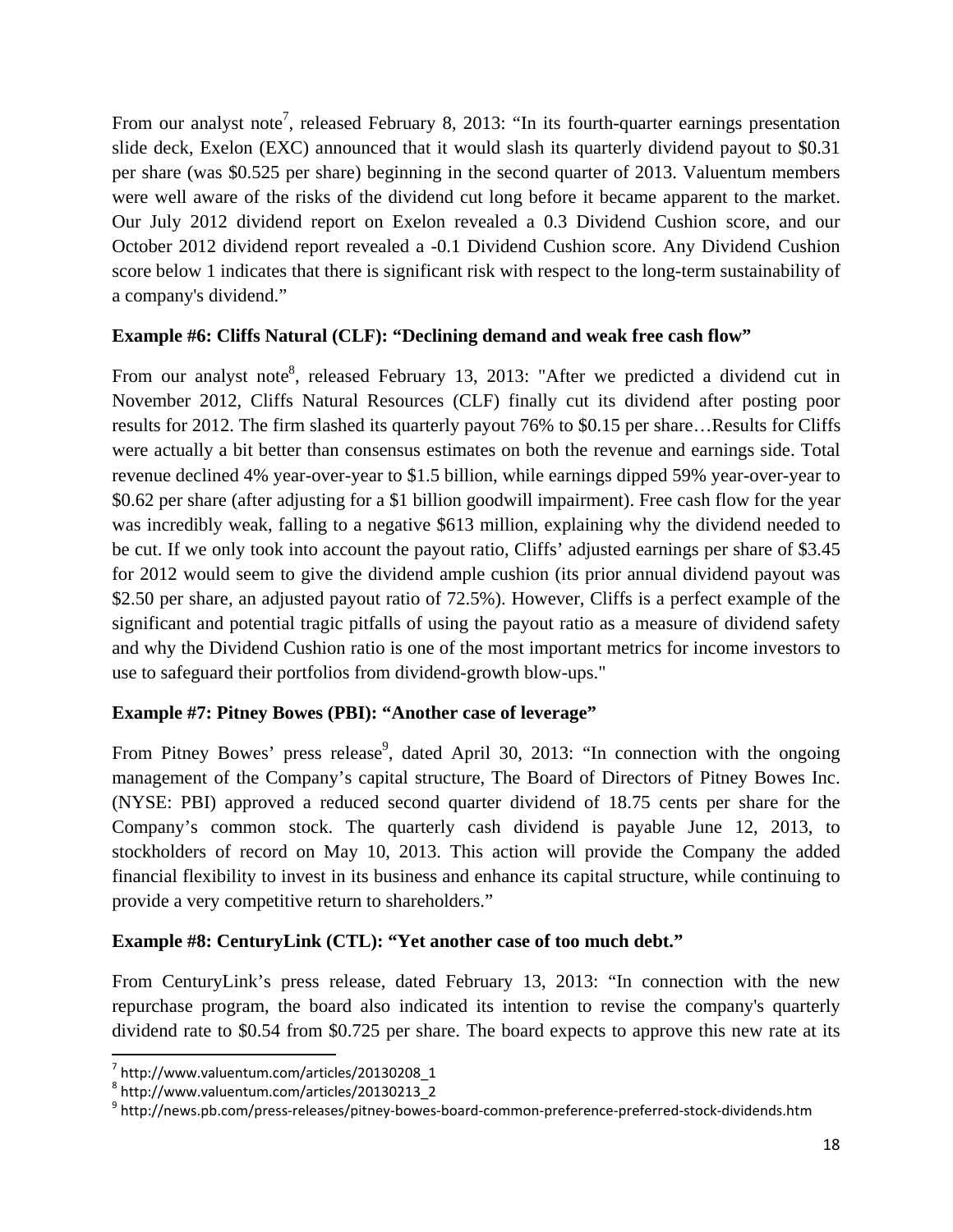next regularly-scheduled meeting on February 26, 2013, with the change effective with the March 2013 quarterly dividend payment. CenturyLink also expects to utilize a portion of its free cash flow generated in 2013 and 2014 to repay debt and maintain leverage at less than 3.0 times EBITDA (earnings before interest, taxes, depreciation and amortization)."

# **The Valuentum Dividend Cushion Is the Income Investor's Best Friend**

Income investors have a lot to analyze, but the effectiveness and simplicity of the Dividend Cushion ratio makes it a must-have investing tool. The foundation behind the measure--assessing cash flows relative to dividend payments in the context of a firm's balance sheet--remains as relevant as ever. The support for the metric continues to increase with each dividend cut it predicts in advance.